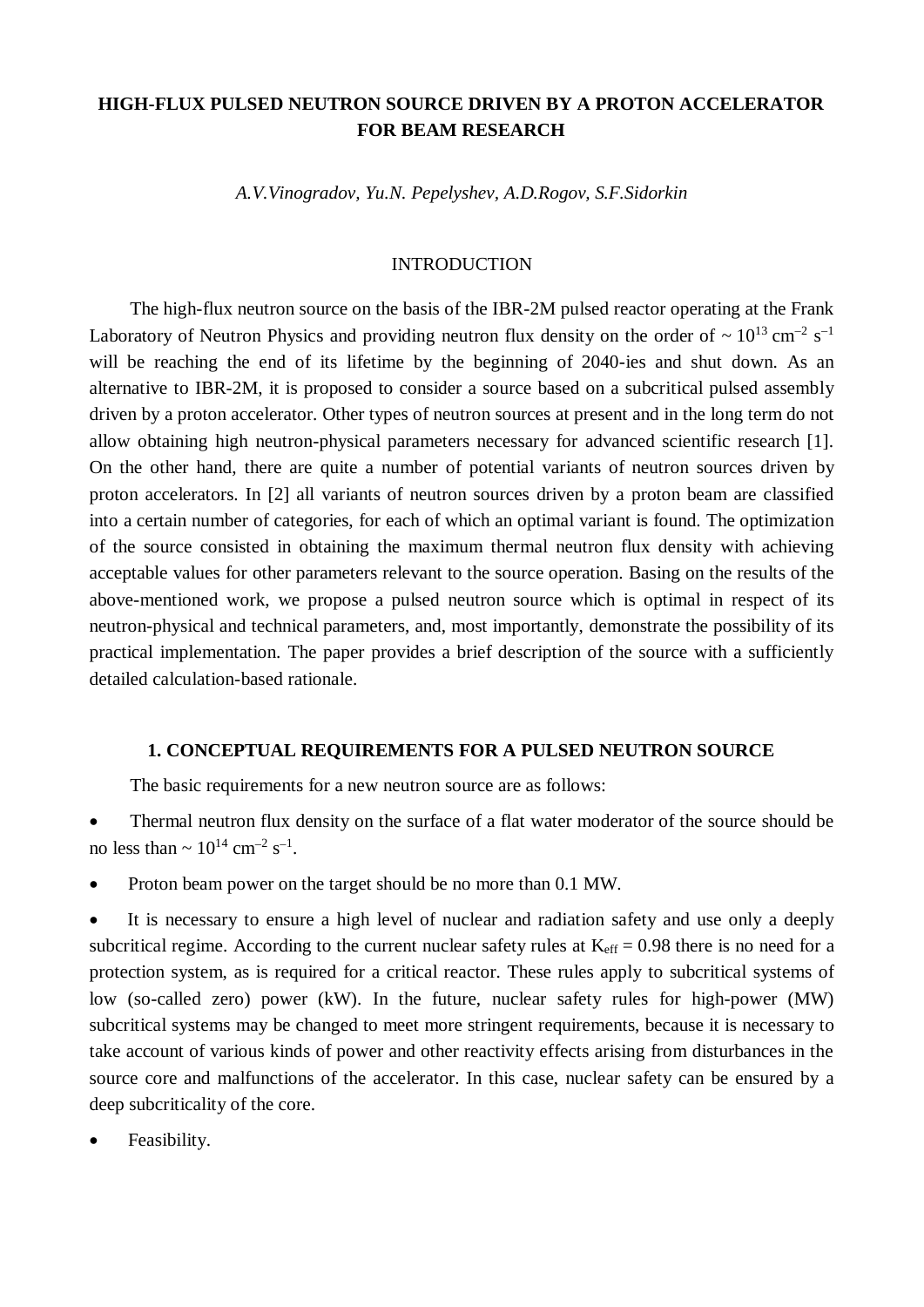#### **2. BRIEF DESCRIPTION OF THE SOURCE**

This section provides a brief description of the source. The individual elements of the source will be described in more detail in other sections below. The model of the proposed source is presented in Fig. 1. The source consists of a core with plutonium dioxide  $(PuO<sub>2</sub>)$  fuel. The core is divided into two parts. A rotating disk, which is placed between the two separate parts of the core, performs several functions: first, it serves as a target for a proton beam, second, as a reactivity modulator to reduce the background between pulses and, third, facilitates heat removal. The axis of rotation of the target disk is directed vertically. According to the classification given in [2], the source under consideration belongs to the category of pulsed one-core boosters. Core loading is performed in a horizontal plane with densely packed fuel elements in a cassette-free variant. The core is cooled by water. Thus, the booster belongs to the sources with a mixed spectrum of neutrons: 98% of neutrons in the core are fast and resonance neutrons. Pulse repetition rate is 30 s<sup>-1</sup>.



**Fig. 1**. Model of a pulsed neutron source with a rotating tungsten target and plutonium dioxide core.

The core is surrounded by a beryllium reflector. Thermal neutrons are emitted from the surface of water and cold moderators installed in two planes — above and below the core. Moderators of optimal sizes adjoin the surface of the corresponding premoderators placed directly above the core. The premoderators are separated from the core by a layer of gadolinium or a tungsten-rhenium alloy ― a material with a high cross-section in the resonance neutron energy region. In the upper part of the moderators, a cold moderator (CM) is installed; the design of CM is similar to that of para-hydrogen moderators of the ESS [3]. Neutron beamlines are placed tangentially to the core, which reduces the direct radiation background from the core. Water moderators in the lower plane are divided into two groups, in one of which there is a "poisoned"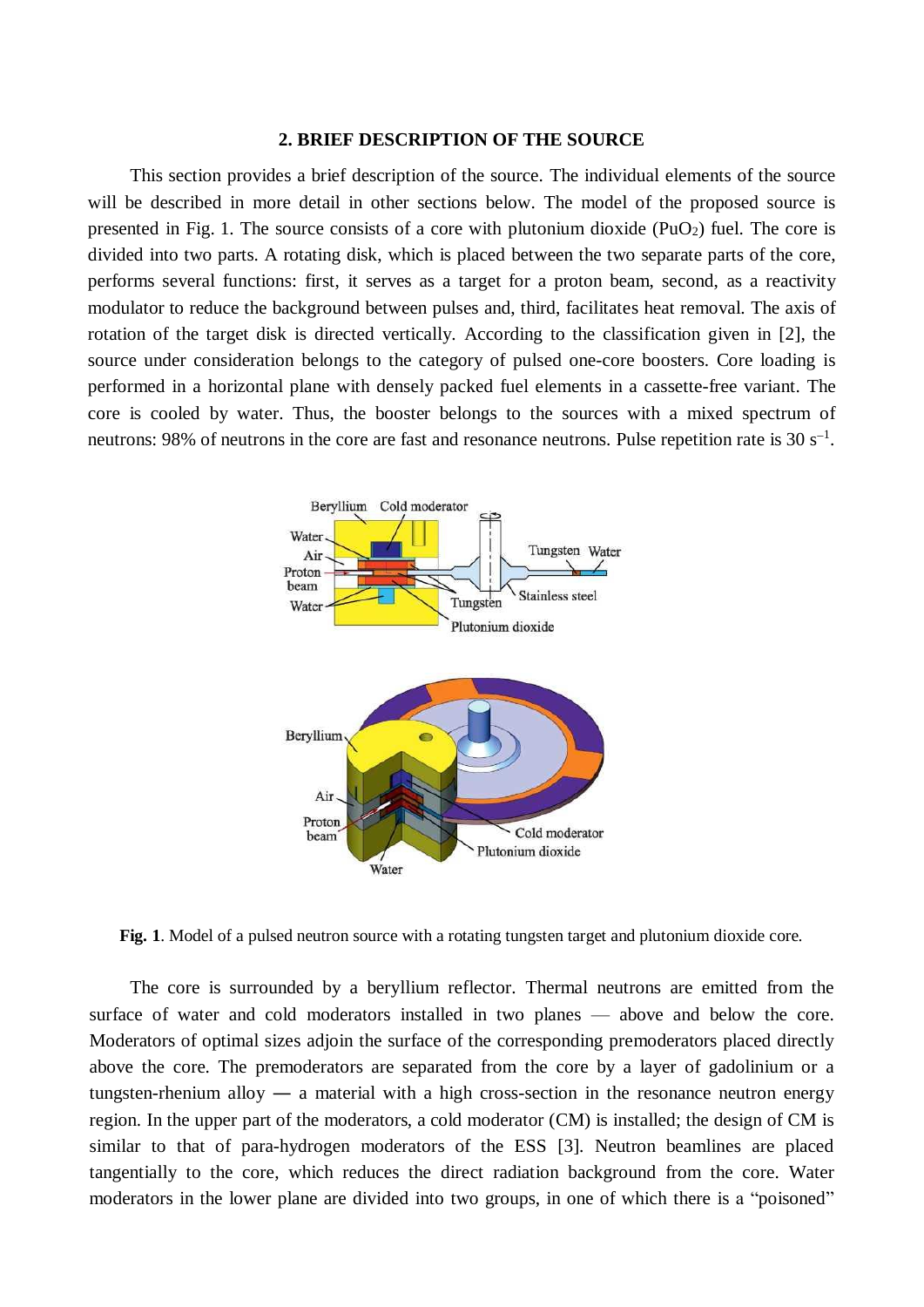moderator to reduce the thermal neutron pulse duration. Thus, researchers working with extracted neutron beams will have the opportunity to use a wide spectrum of neutrons ranging from thermal to cold neutrons.

# **3. TARGET**

The external pulsed neutron source for a subcritical assembly is provided by the generation of neutrons during the deceleration of the proton beam in the target. In the course of the spallation reaction in the final stages of the cascade process, so-called spallation neutrons are emitted with a spectrum close to the spectrum of fission neutrons. Then, primary neutrons are multiplied in the core surrounding the target.

**3.1. General description of the target.** Neutron-physical characteristics of the targets from [2] are used as initial data to choose optimal targets for the given design of the core. By way of example, Fig. 2 shows the variation of the average neutron flux density per one proton with an energy of 1 GeV on the surface of isolated targets of tungsten, lead, thorium, uranium-238 and natural uranium, as a function of the radius of the targets.



**Fig. 2**. Variation of the average neutron flux density per one proton with an energy of 1 GeV from the lateral surface of 60-cm long cylindrical targets of tungsten, lead, thorium, uranium-238 and natural uranium as a function of the radius of the targets (a) and the same for a tungsten target (b).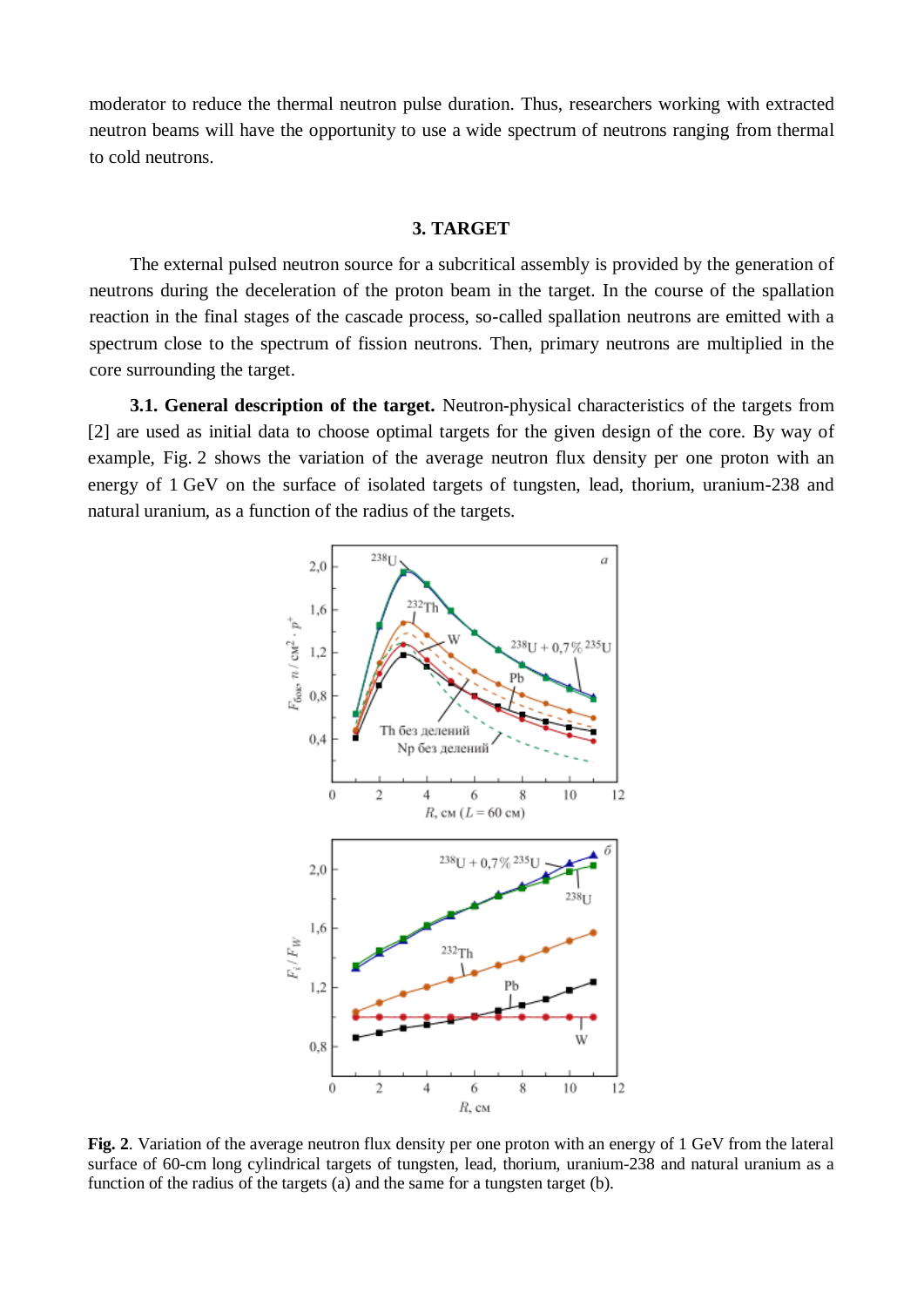Tungsten, as can be seen in Fig. 2, ranks below thorium and uranium in neutron yield, but is valued for the absence of phase transitions and its ability to withstand high temperatures, which is important for reliable operation of the target. Moreover, calculations show that the actual location of the target in the center of the core compared to its isolated position, somewhat reduces the advantage of uranium over tungsten in neutron yield. Therefore, the above-mentioned circumstances do not allow us to use high neutron-physical characteristics of a uranium target to the full extent. At the same time, targets made of uranium or thorium can serve as a backup for increasing the neutron yield.

The target is a rotating disk with tungsten inserts. As calculations show, two variants of the target can be realized: a target without reactivity modulation and a target with this function. The surface of both sides of the target disk with the function of reactivity modulation is covered with 3 mm-thick layers of hafnium (gadolinium) with water in between. Three inserts of tungsten are radially embedded in the disk 120° apart. Each insert is a target on which the proton beam impinges synchronously with the rotation of the disk. Thus, three neutron pulses are generated per one revolution of the disk. A schematic representation of the target disk is shown in Fig. 3.



**Fig. 3**. Schematic representation of the target disk.

The strength characteristics of the target should ensure its rotation at  $10 s<sup>-1</sup>$ . To provide the desired rate of change of modulated reactivity, the linear speed of the rim in the core should be no less than 100 m/s. This requirement imposes a limit on the radius of the target disk: it should be no less than 1.0-1.5 m.

**3.2. Target as a reactivity modulator.** As mentioned above, the disk target is used to reduce the background between pulses as a reactivity modulator. Protons are injected at the moments of maximum reactivity, when the tungsten insert is between the two parts of the core. In the intervals between the pulses the tungsten insert goes beyond the core boundaries, which results in an increase in the core subcriticality and a decrease in the power. For a subcritical assembly with a reactivity modulator, the reactivity on prompt neutrons  $\varepsilon = \rho - \beta$  is represented as a sum  $\varepsilon = \varepsilon_m + \varepsilon_{\text{rm}}$ , where  $\varepsilon_m$ , is the maximum value of reactivity,  $\varepsilon_m$  is the normalized reactivity of the modulator. If there is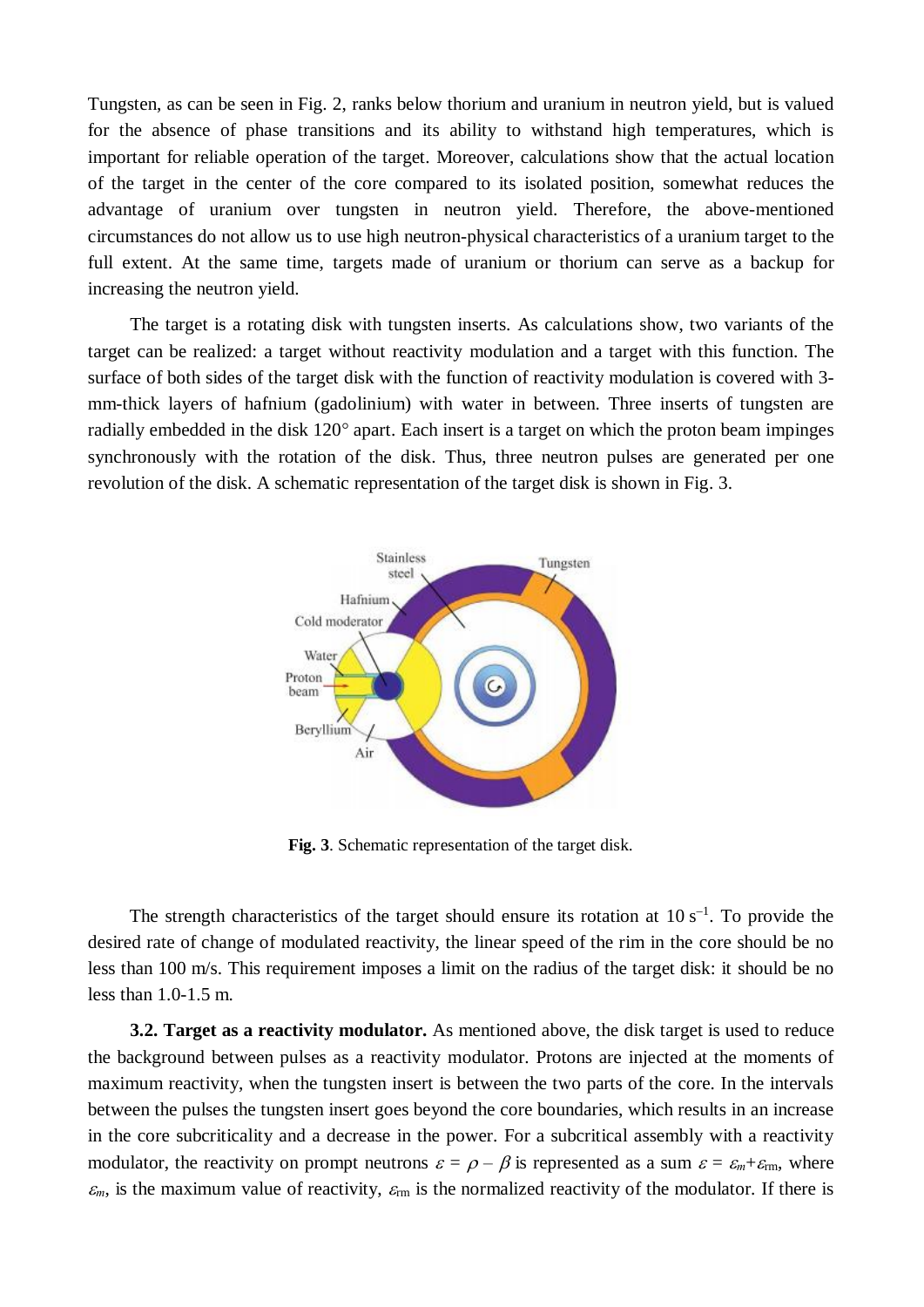no modulator,  $\varepsilon_{\rm rm} = 0$ . The reactivity  $\varepsilon$  is always negative.

The moment of injection is taken to be the moment when the reactivity of the subcritical assembly  $\varepsilon_m$  reaches its maximum value. The corresponding multiplication regarding prompt neutrons is  $Y = 1/-\epsilon_m$ , where  $\epsilon_m < 0$ . For calculations to evaluate background between pulses the following values were used as initial characteristics of the reactivity modulator: modulator efficiency  $\Delta K_{rm} = 0.02$  - 0.04, parabola coefficient near the maximum reactivity  $\alpha = 1.14 \cdot 10^5$  s<sup>-2</sup>. Figure 4, by way of example, shows a change in the normalized reactivity of the modulator as a function of the time of rotation of the target, that is, the reactivity whose maximum value is assumed to be zero.



**Fig. 4**. Normalized reactivity pulse of the source determined by a reactivity modulator.

Figure 5 shows a change in the fraction of the background between pulses as a function of the reactivity modulation depth at some values of the multiplication factor (multiplication) and as a function of the multiplication factor at some values of the modulation depth. Calculations were performed at a core power of 8 MW and prompt-neutron lifetime of 0.5  $\mu$ s.

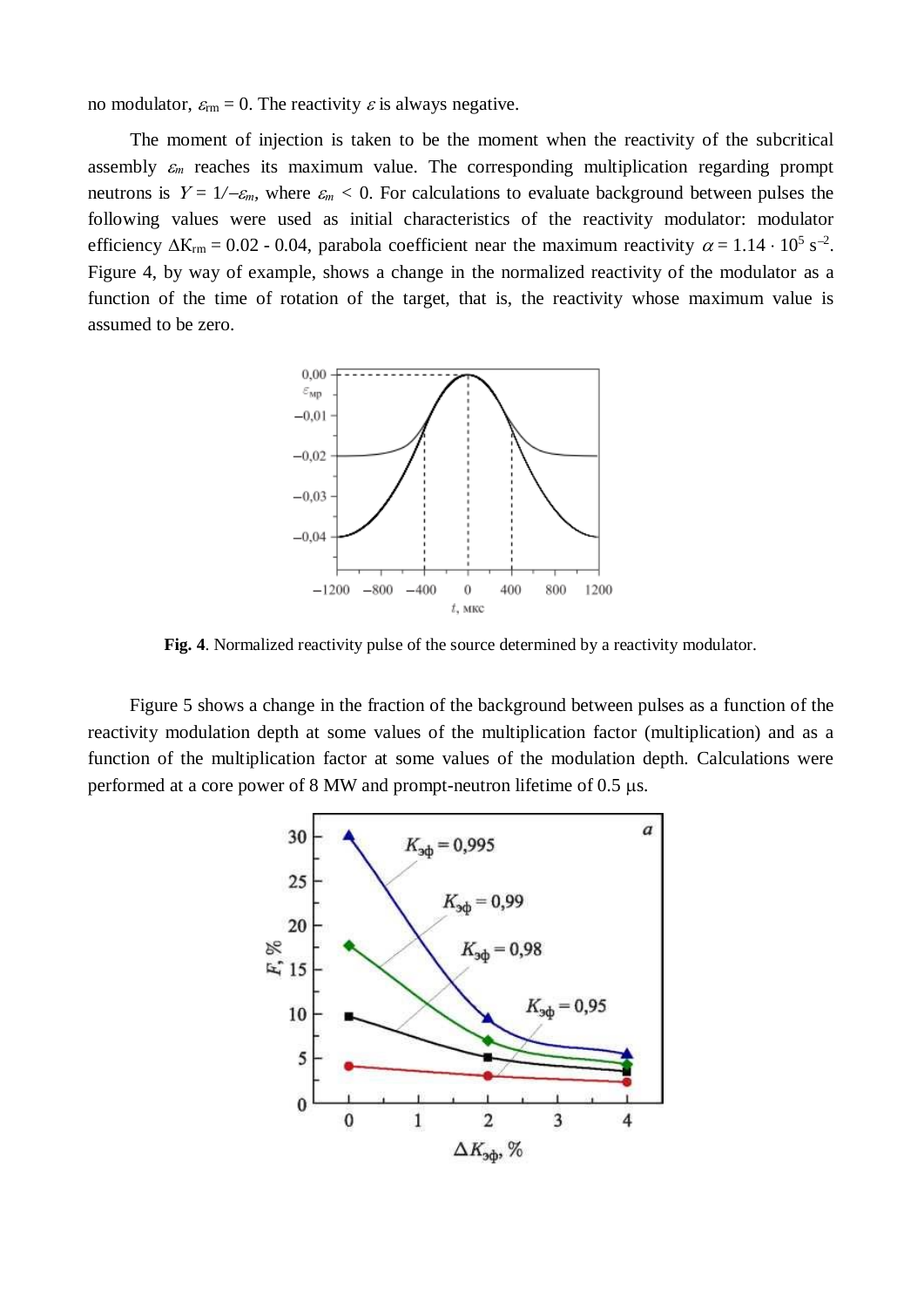

**Fig. 5.** Neutron background between pulses, *F*, in percentage of total power, as a function of reactivity modulation depth  $\Delta K_{\text{rm}}$  at a multiplication of 20 ( $K_{\text{eff}}$  = 0.95), 50 ( $K_{\text{eff}}$  = 0.98), 100 ( $K_{\text{eff}}$  = 0.99) and 200  $(K_{\text{eff}} = 0.995)$  (a) and as a function of  $K_{\text{eff}}$  at  $\Delta K_{\text{rm}} = 0$ , 2 and 4% (b). Prompt neutron lifetime is  $\tau = 0.5$  µs.

As can be seen from Fig. 5, the reactivity modulation is required at a sufficiently high multiplication of more than 50 ( $K_{\text{eff}} > 0.98$ ). In this case, the neutron background decreases significantly. In this case, the reactivity modulation depth should be sufficiently large ―  $\Delta K_{\rm rm} > 0.02$ . Under conditions of deep subcriticality ( $K_{\rm eff} < 0.95$ , multiplication of 20) reactivity modulation has little effect on the reduction of the background. Therefore, at a multiplication factor *К*eff < 0.95 and less, the modulation function during the rotation of the target can be excluded. In this case, the design of the target becomes simpler and more similar to that of the target at the ESS.

To provide deep reactivity modulation at a multiplication of 50, the target is designed basing on the idea of a neutron trap. The neutron trap "breaks" the neutron bond between the two parts of the core in the period between power pulses when the tungsten inserts of the target disk are out of the core.

#### **4. CORE**

The core with plutonium dioxide  $(PuO_2)$  fuel consists of two halves separated by a gap to accommodate the target disk (Fig. 6). Both halves of the core are filled with densely packed fuel elements identical to those of the IBR-2 pulsed reactor, but in a cassette-free variant. To reduce the prompt neutron lifetime and decrease the pulse duration, the core is separated from moderators by a 2-mm thick layer of gadolinium. The core loading is performed in a horizontal plane. Water is used as a coolant. Here, it may be desirable to get away from high-temperature technologies for core cooling, which are typical for fast reactors with plutonium-based fuel, such as, for example, the IBR-2 reactor. But the main purpose of using water for core cooling is as follows. First, to obtain high neutron fluxes on the core surface, we need a sufficiently compact core. Water softens the neutron spectrum, which increases the efficiency of fuel elements and, correspondingly, reduces the core loading. In addition, water cooling is more efficient than sodium cooling. This fact makes it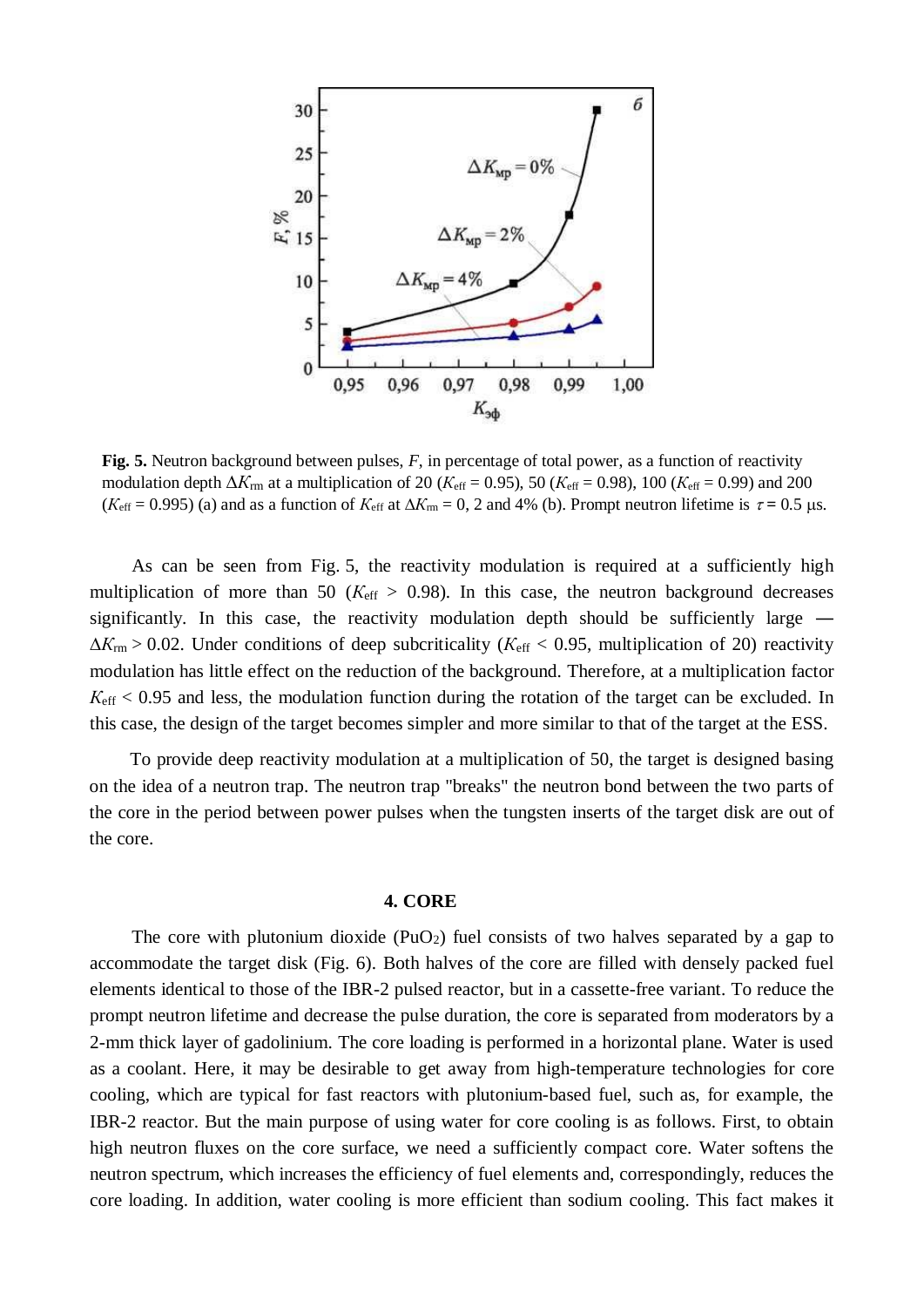possible to increase the fuel rating and maintain the required small volume of the core. The parameters of the water cooling system of the source and reactivity-related effects are discussed in the sections below. Here, it will only be noted that to avoid the water effect upon fuel exchange, calculations of the core loading were performed for the fuel-element cladding made of an alloy with hafnium as a thermal neutron absorber. The addition of 2% of hafnium to the stainless fuelelement cladding removes almost 1.4% of reactivity at a nearly constant neutron lifetime. The reactivity effects are discussed in more detail in Section 10.



**Fig. 6**. Scheme of the model of the core surrounded by moderators.

The fuel is plutonium-dioxide  $(PuO<sub>2</sub>)$  sleeve-type pellets with a diameter of 7.4 mm inserted as a column in a fuel element with an external diameter of 8.62 mm. A full loading of the core at a multiplication of 50 ( $K_{\text{eff}}$  = 0.98) is 580 fuel elements. The spacing of the spacer grid for fuel elements is 9.11 mm. The maximum burnup of plutonium heavy elements in the core is 10%. The basic parameters of the core are provided in the summary table listing parameters of the source (Table 5, Section 11).

#### **5. ACCELERATOR**

The basic parameters of the proton accelerator for the proposed neutron source are listed in Table 1.

In the case of high-current proton accelerators, efforts are made to reduce the pulse current, but for pulsed neutron sources it should be increased in order to provide a high average flux at a lower pulse repetition rate. To maintain high pulse parameters of the accelerator, a storage-buncher can be used, which makes it possible to reduce a long pulse of 100-200 µs to a shorter one with a corresponding increase in the pulse current. Therefore, additional consultations with the accelerator developers are required regarding the parameters marked by asterisks in the table. The length of the linear part of the accelerator with superconducting resonators may be 300 m or more.

Many of the parameters given in Table 1 are implemented on existing accelerators and used in different countries for generation of cascade-spallation neutrons [3,4].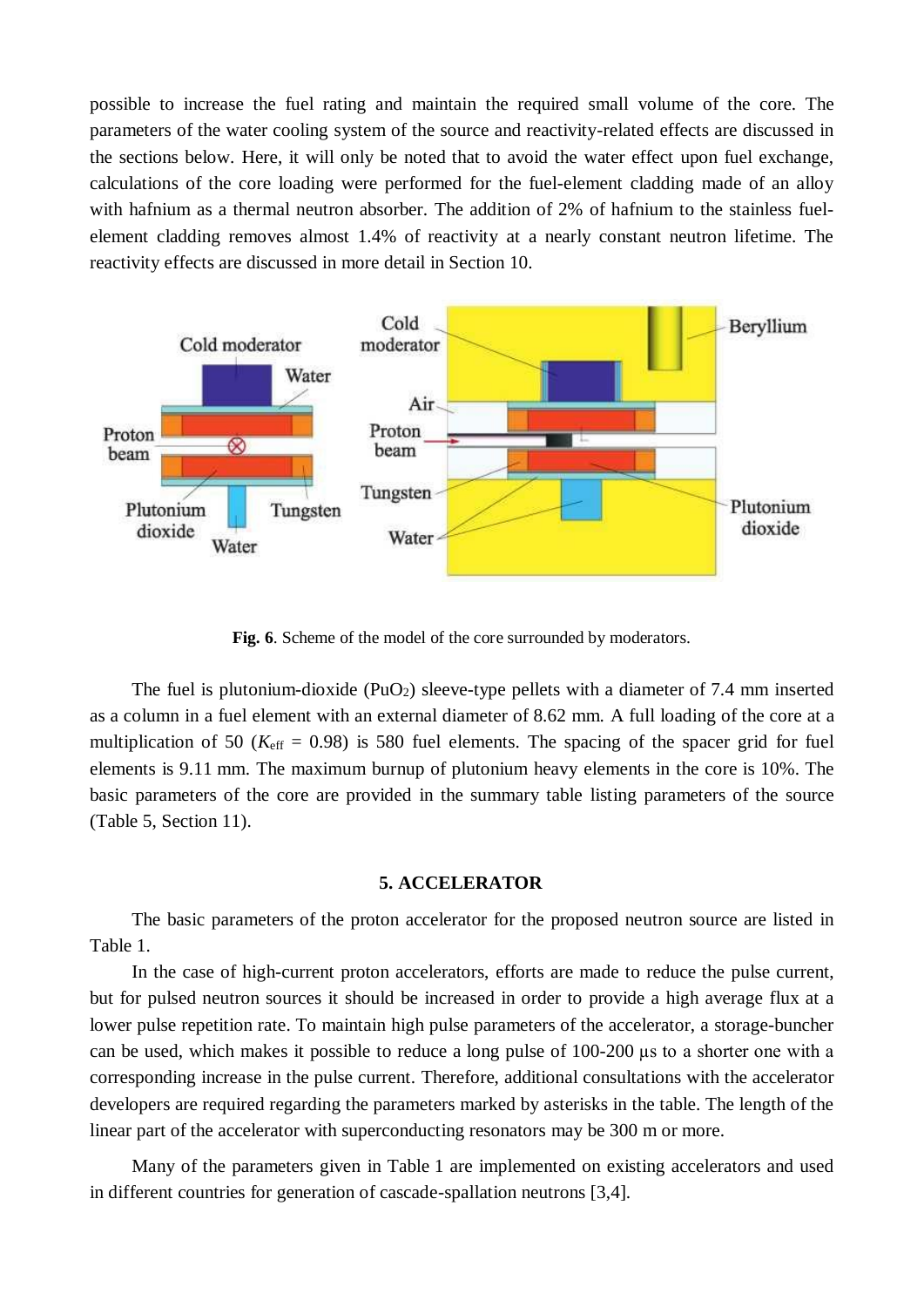| Parameter                                                                                                     | Value        |  |  |
|---------------------------------------------------------------------------------------------------------------|--------------|--|--|
| Kinetic energy of protons, GeV                                                                                | 1.2          |  |  |
| Pulse repetition rate, $s^{-1}$                                                                               | $10-30$      |  |  |
| Average proton current, mA                                                                                    | 0.028-0.083  |  |  |
| Proton beam power on target, MW                                                                               | $0.03 - 0.1$ |  |  |
| Proton pulse duration, $\mu s$                                                                                | $20-200*$    |  |  |
| Peak current, mA                                                                                              | up to $50*$  |  |  |
| <i>Note</i> . Proton pulse duration and peak current parameters marked by * require<br>further consultations. |              |  |  |

**Table 1. Basic parameters of the proton accelerator.**

### **6. PULSE CHARACTERISTICS OF THE SOURCE**

The following pulse characteristics of the source are of importance: power pulse in the core and thermal neutron pulse on the surface of the water moderator.

The power pulse shape was estimated by solving a point kinetics equation. The accelerator parameters corresponded to the data presented in Table 1, and a change in modulator reactivity as a function of time — to the data in Fig. 4. The power pulse shape was calculated for a subcritical state of the source with a basic multiplication factor of 0.98 (multiplication with delayed neutrons being taken into account — 50). The prompt neutron lifetime was 0.5 and 1.3 μs. These values were determined by the design features of the core and obtained independently using Monte-Carlo calculations. A primary source of spallation neutrons was generated for a tungsten target at a proton energy of 1.2 GeV. Data were obtained on the shape of the power pulse in the core, as well as on the effect of the prompt neutron lifetime on the background between pulses under the action of modulated reactivity. Some results of calculations of the power pulse shape are presented in Fig. 7 and Table 2 at a primary proton pulse duration of 20 µs. This duration is chosen as the minimum possible for the generation of thermal neutrons in a water moderator with a short thermalization time. Usually, time constants of the neutron flux decay in water moderators are at a level of  $\sim 60$  μs.

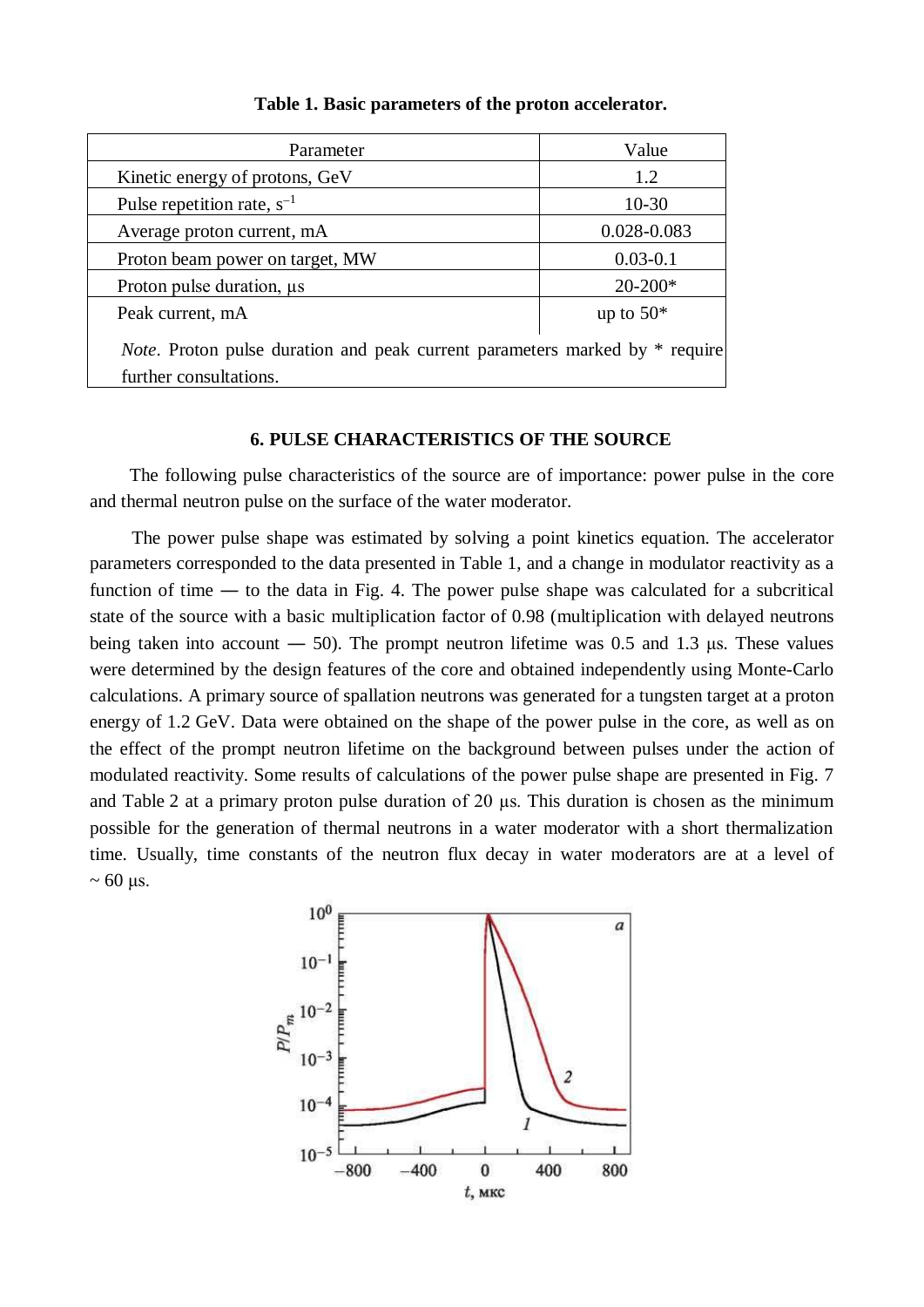

**Fig. 7**. Calculated power pulse shape of the neutron source as a fraction of the maximum value at  $K_{\text{eff}} = 0.98$ for two prompt neutron lifetime values of  $0.5 \mu s$  (1) and  $1.3 \mu s$  (2); frequency and duration of proton pulses are 30 Hz and 20 µs, respectively: a) logarithmic scale, b) linear scale.

It can be seen from Fig. 7 and Table 2 that the neutron lifetime significantly affects the pulse duration and has little effect on the background. The background, as shown in 3.2, decreases markedly with the insertion of the reactivity modulator at a multiplication closer to that of the reactor mode – 50 or greater. To decrease the pulse duration at a fixed multiplication, as can be seen from Fig. 7, it is important to have a short lifetime of prompt neutrons. The pulse duration in a subcritical system is determined by the proton pulse duration and the character of the decay of the main component of the neutron flux with the time constant  $\tau = \tau_n / \Delta \varepsilon$ , where  $\tau_n$  and  $\Delta \varepsilon$  are the prompt neutron lifetime and prompt subcriticality of the system, respectively.

| Parameter                                         | Value               |                     |  |
|---------------------------------------------------|---------------------|---------------------|--|
| Multiplication factor, Keff                       | 0.98                |                     |  |
| Average thermal power of the source, MW           | 8                   |                     |  |
| Target                                            | W                   |                     |  |
| Pulse repetition rate, $s^{-1}$                   | 30                  |                     |  |
| Average proton current, mA                        | 0.083               |                     |  |
| Proton beam power on target, MW                   | 0.1                 |                     |  |
| Proton energy, GeV                                | 1.2                 |                     |  |
| Proton pulse duration, $\mu s$                    | 20                  |                     |  |
| Efficiency of reactivity modulator, abs. units    | 0.04                |                     |  |
| Pulse energy, MJ                                  | 0.45                |                     |  |
| Neutron lifetime, s                               | $0.5 \cdot 10^{-6}$ | $1.3 \cdot 10^{-6}$ |  |
| Pulse duration, $\mu s$                           | 27                  | 45                  |  |
| Background during pulse period, % of total energy | 3.5                 | 3.6                 |  |
| Peak power, MW                                    | 9500<br>5700        |                     |  |

**Table 2. Parameters of power pulse in calculations using a point model.**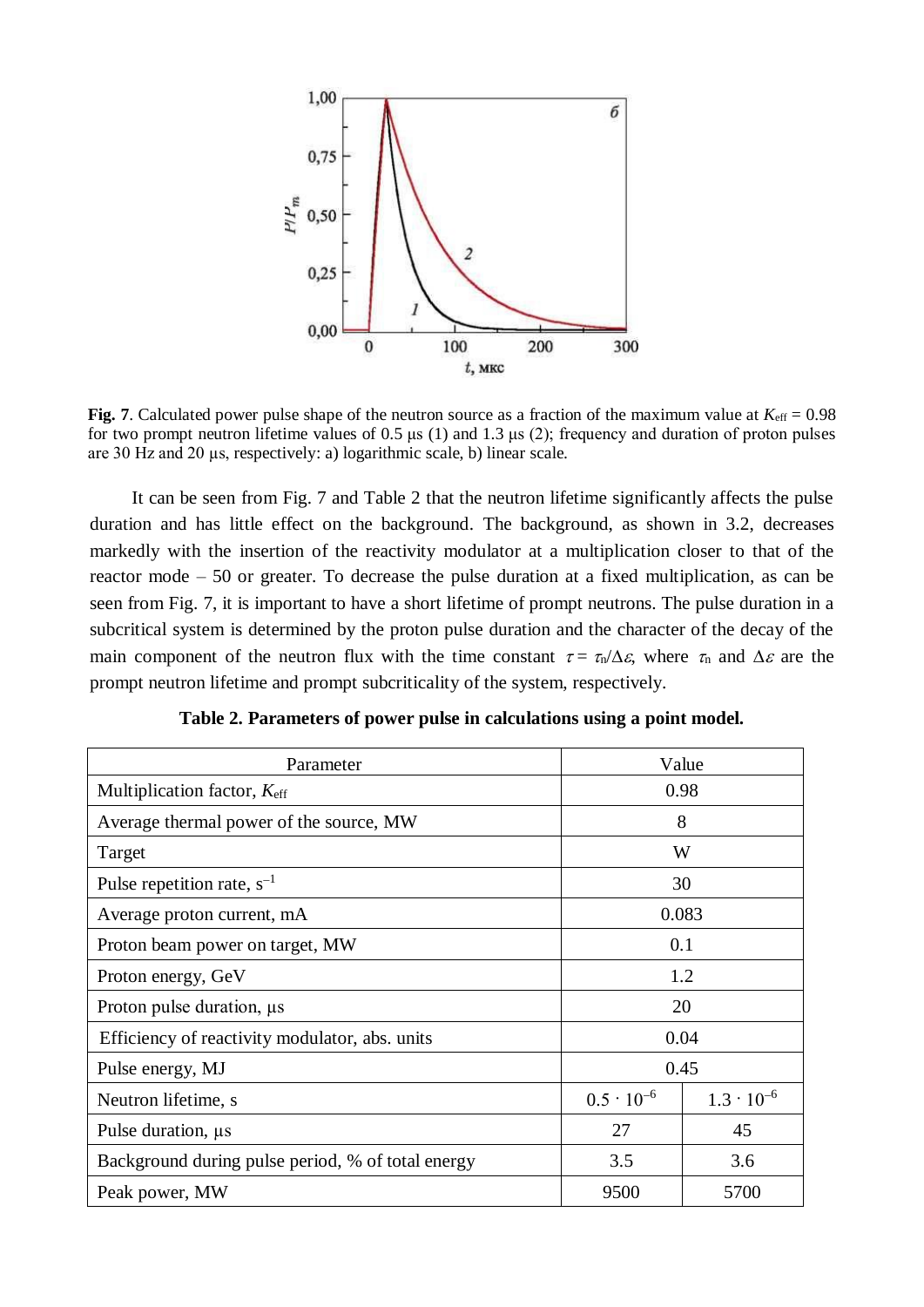The pulse shape of thermal neutrons in a steady-state mode of the source (without a reactivity modulator) emitted from the surface of a flat water moderator was calculated using the Monte-Carlo method (Fig. 8). This figure shows the response of the neutron source to irradiation with a  $\delta$ function proton pulse (infinitely short pulse) for two values of the multiplication factor  $-0.98$  and 0.95. The thermal neutron pulse parameters are given in Table 3. In this calculation, there is no modulating reactivity, the neutron lifetime is sufficiently long (1.3 μs), and therefore the calculations show the maximum possible (as regards the duration) thermal neutron dynamics when exposed to an extremely short proton pulse. Figure 8, *b* displays the thermal neutron pulse shape for a rectangular pulse of protons with a duration of 20 µs. In accordance with the design of the moderators (water of moderators surrounded by beryllium, see Fig. 6), in the thermal neutron pulse there are two exponents of the neutron flux decay with periods of 66 and 235 μs. The first component characterizes the time of thermalization of fast neutrons in a water moderator, the second ― in beryllium. It should be noted that the thermal neutron pulse duration of 100 and 70 μs at a multiplication of 50 and 20 significantly depends on the screening of moderators and weakly on the proton pulse duration ( $\Theta_p$ ). For example, at a multiplication of 20 ( $K_{\text{eff}} = 0.95$ ), the thermal pulse duration at  $\Theta_p = 20 \text{ }\mu\text{s}$  is 85, and at  $\Theta_p = 30 \text{ }\mu\text{s} - 90 \text{ }\mu\text{s}$ .



**Fig. 8**. Thermal neutron pulse shape on the surface of a flat water moderator at a multiplication factor  $K_{\text{eff}} = 0.98$  and 0.95 without reactivity modulation: a) δ-function proton pulse irradiation; b) proton pulse with a duration of 20 μs.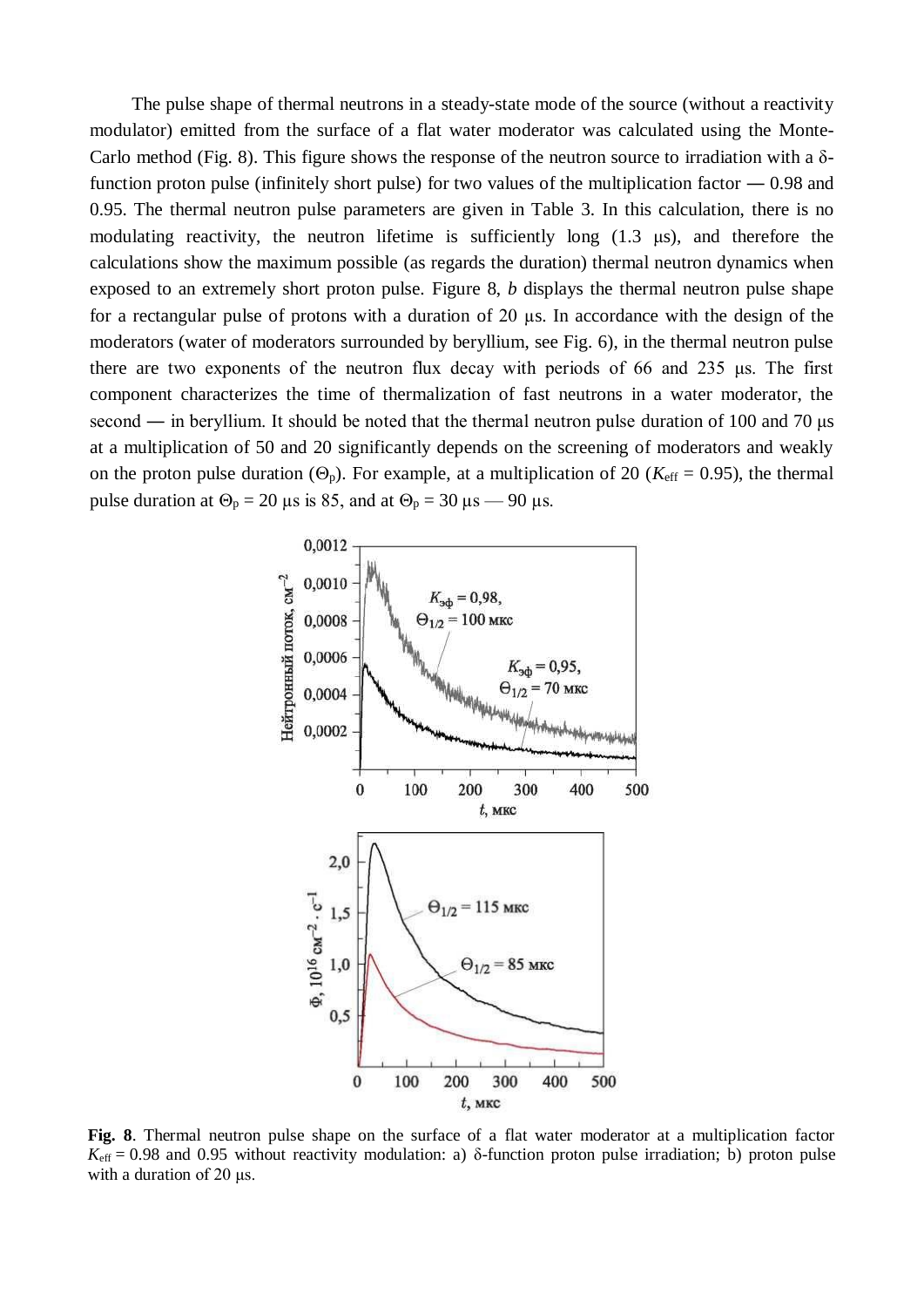**Table 3. Parameters of thermal neutron pulse on the surface of a flat water moderator under δ-function proton pulse irradiation of a tungsten target without reactivity modulation.** 

| Parameter                                                                                                      | Value               |      |  |
|----------------------------------------------------------------------------------------------------------------|---------------------|------|--|
| Pulse repetition rate, $s^{-1}$                                                                                | 30                  |      |  |
| Average proton current, mA                                                                                     | 0.083               |      |  |
| Proton beam power on target, MW                                                                                | 0.1                 |      |  |
| Proton energy, GeV                                                                                             | 1.2                 |      |  |
| Proton pulse duration                                                                                          | δ-function pulse    |      |  |
| Neutron lifetime, s                                                                                            | $1.0 \cdot 10^{-6}$ |      |  |
| Multiplication factor, K <sub>eff</sub>                                                                        | 0.98                | 0.95 |  |
| Full width at half maximum, $\mu s$                                                                            | 100                 | 70   |  |
| Average thermal neutron flux density on flat moderator<br>surface, $10^{14}$ cm <sup>-2</sup> ·s <sup>-1</sup> | 2.0                 | 1.0  |  |
| Peak thermal neutron flux density, $10^{16}$ cm <sup>-2</sup> ·s <sup>-1</sup>                                 | 6.4                 | 4.5  |  |

# **7. HEAT REMOVAL**

Data on the heat removal of the neutron source core are given in Table 4. From the analysis of the data from Table 4 it follows that the parameters of the coolant and temperature variation in the core at a specified design source power meet the safety requirements for core cooling.

| Parameter                                             | Value                                       |
|-------------------------------------------------------|---------------------------------------------|
| Rated power, MW                                       | $10 - 15$                                   |
| Specific power density of the core, kW/l              | 350-550                                     |
| Volume, 1                                             | $20 - 26$                                   |
| Height, cm                                            | 46                                          |
| Cross-section area of the core, $cm2$                 | 570 (46 $\times$ 6.2 $\times$ 2 = 570.4)    |
| Coolant flow area, $cm2$                              | 90 (570 cm <sup>2</sup> · 0.153 = 87.2)     |
| PuO <sub>2</sub> fuel loading, $kg$                   | 172 (26 l – 0.691 · 9.6 g/cm <sup>3</sup> ) |
| Volume fractions of materials of the core:            |                                             |
| $PuO2$ fuel                                           | 0.691                                       |
| steel                                                 | 0.157                                       |
| water                                                 | 0.153                                       |
| Flow rate, $m^3/h$                                    | 94-157                                      |
| Water velocity, m/s                                   | $3 - 5$                                     |
| Water temperature at core inlet, $^{\circ}C$          | $45 - 50$                                   |
| Water heating in the core at 120 m <sup>3</sup> /h, K | $35-50$ ( $\sim$ 4 atm)                     |

# **Table 4. Basic core-cooling parameters.**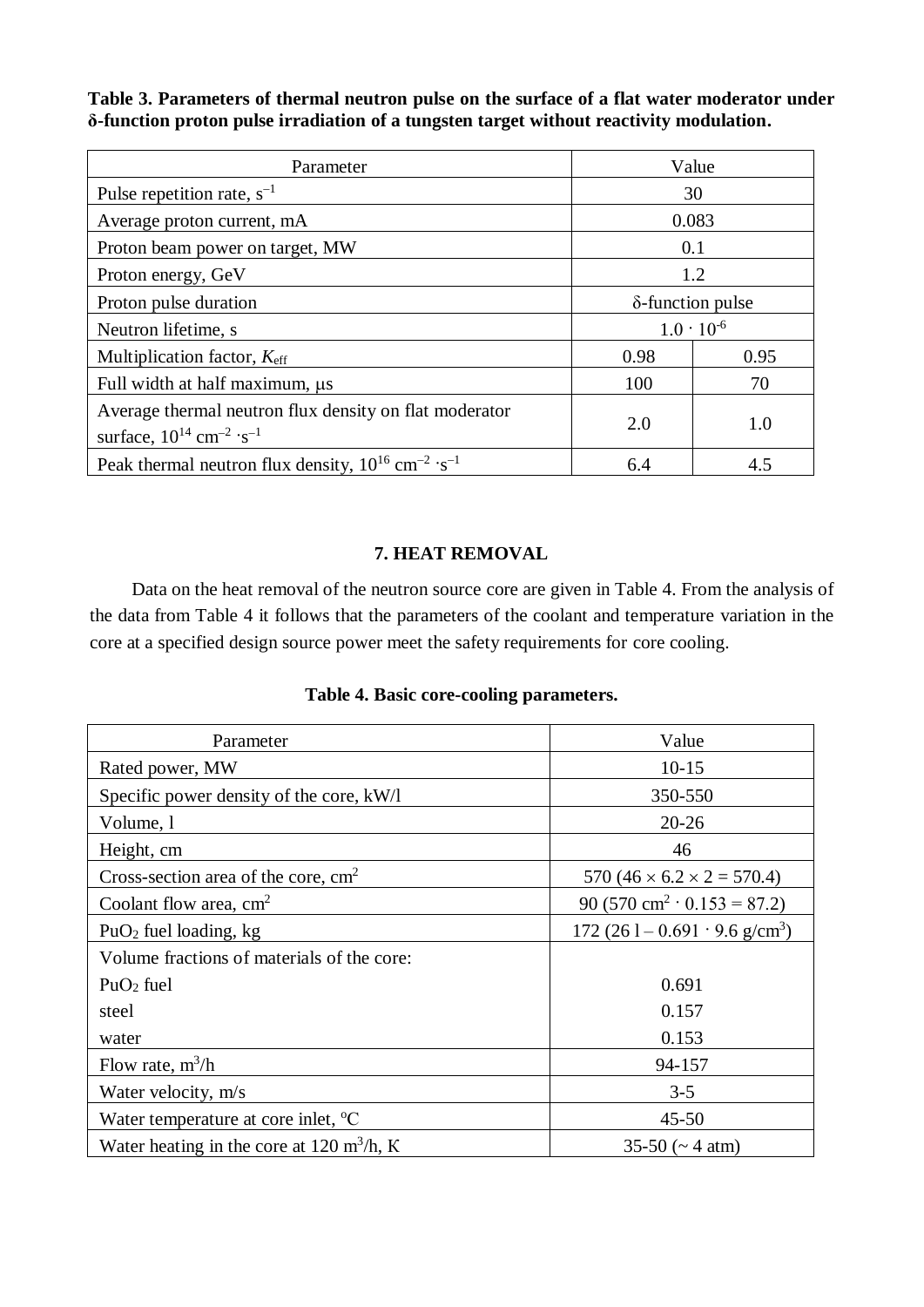#### **8. MODERATORS AND THERMAL NEUTRONS**

Since the task is to generate neutrons from the surface of the source, let us evaluate the overall neutron balance. For the booster at  $K_{\text{eff}} = 0.98$  and the accelerator parameters given in Table 5 (see Section 11), the neutron balance is as follows: the total number of neutrons produced in fission per one proton is 1900, of which 620 go to sustain the chain reaction and only 520 leave the boundaries of the core. Thus, the total leakage of neutrons of all energies from the core surface is 27% and the efficiency of the source as a neutron generator is no more than 30%. The efficiency of the source in generating thermal neutrons is even less.

Figure 9 shows the layout of thermal and cold neutron moderators relative to the core, which are placed in two planes with a wide angular access of 60° for neutron beamlines to the surfaces of all moderators on each side. The lower moderator consists of two parts — water moderator of guntype geometry and water moderator poisoned with boric acid to reduce the pulse duration.



**Fig. 9**. Layout of neutron moderators: a) top view, b) bottom view.



**Fig. 10**. Layout of a "butterfly"-type neutron moderator.

The upper moderator also consists of two parts — water flat moderator and cylindrical cold moderator based on para-hydrogen [5]. The diameter of the cold moderator is 16 cm, the thickness of pre-moderators is 1 and 2.5 cm. All moderators are viewable from both sides from neutron beamlines. For all moderators, the possibility of direct incidence of fast neutrons into thermal neutron beamlines is eliminated. Depending on the direction of the neutron beam, the "viewable"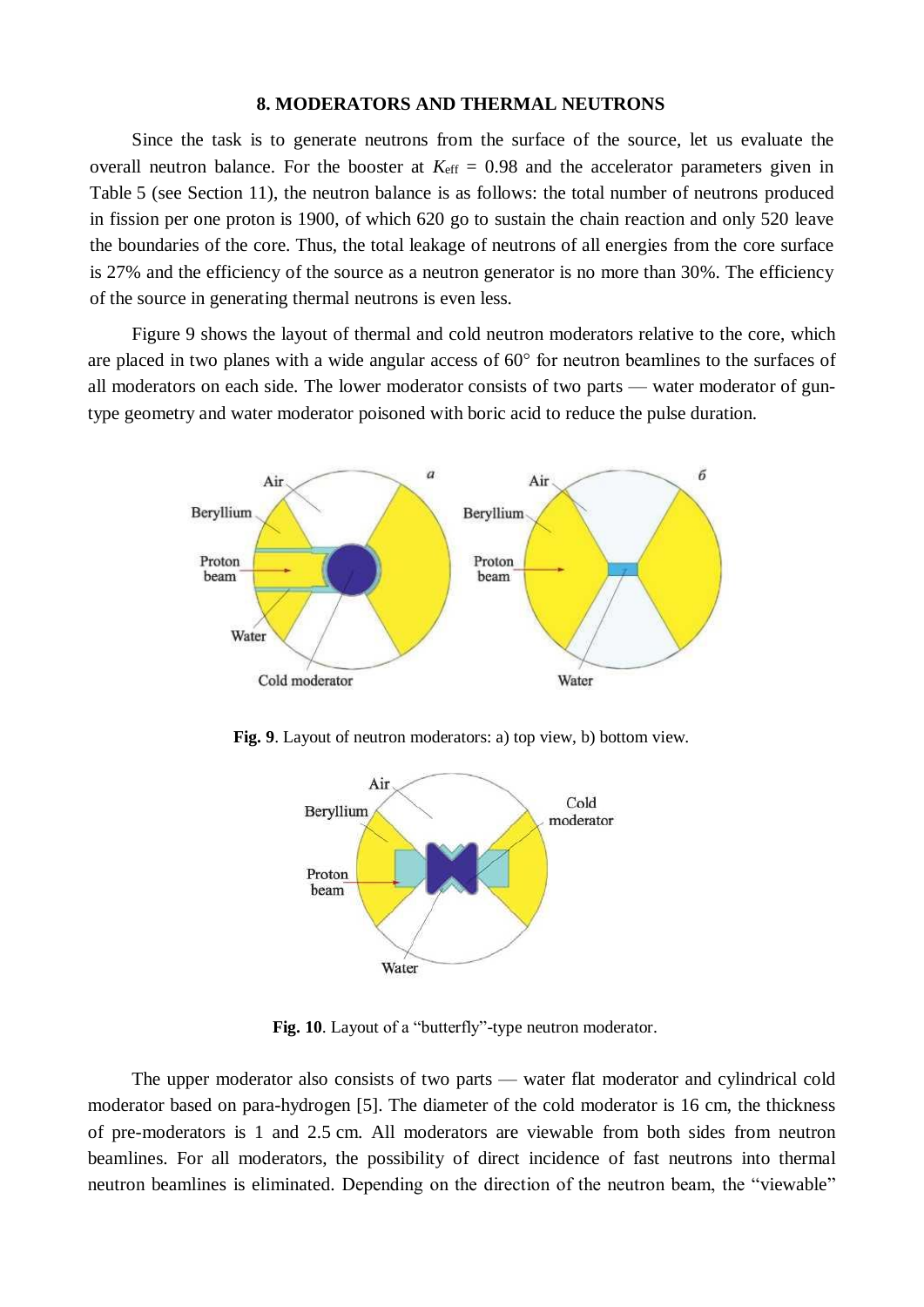part of the upper moderator can generate either only cold neutrons, or both cold and thermal neutrons, i.e. in the second case, some neutron beamlines "see" the so-called bispectral moderator.

Additionally, a "butterfly"-type moderator is considered as one of the promising variants of a cold moderator with high luminosity in some directions at a small solid angle [5]. This moderator can be used as a replacement for the main one. In the "butterfly"-type moderator, as in the case of the main cold moderator, para-hydrogen is used. A schematic view of the moderator is presented in Fig. 10. According to [5], cold neutron luminosity in some directions of neutron beamlines from the side of the "butterfly" moderator can be increased twice or more.

Figures 11 and 12 show the calculated energy distributions of thermal and cold neutrons on the surface of flat water, bispectral and cold moderators for two values:  $K_{\text{eff}} = 0.98$  and 0.95. Due to the fact that thermal neutron beamlines do not directly view the surface of the core, the fraction of thermal neutrons in the full spectrum of neutrons is quite large.



**Fig. 11**. Energy distribution of thermal neutron flux on the surface of a flat water moderator for two values of multiplication — 50 and 20.

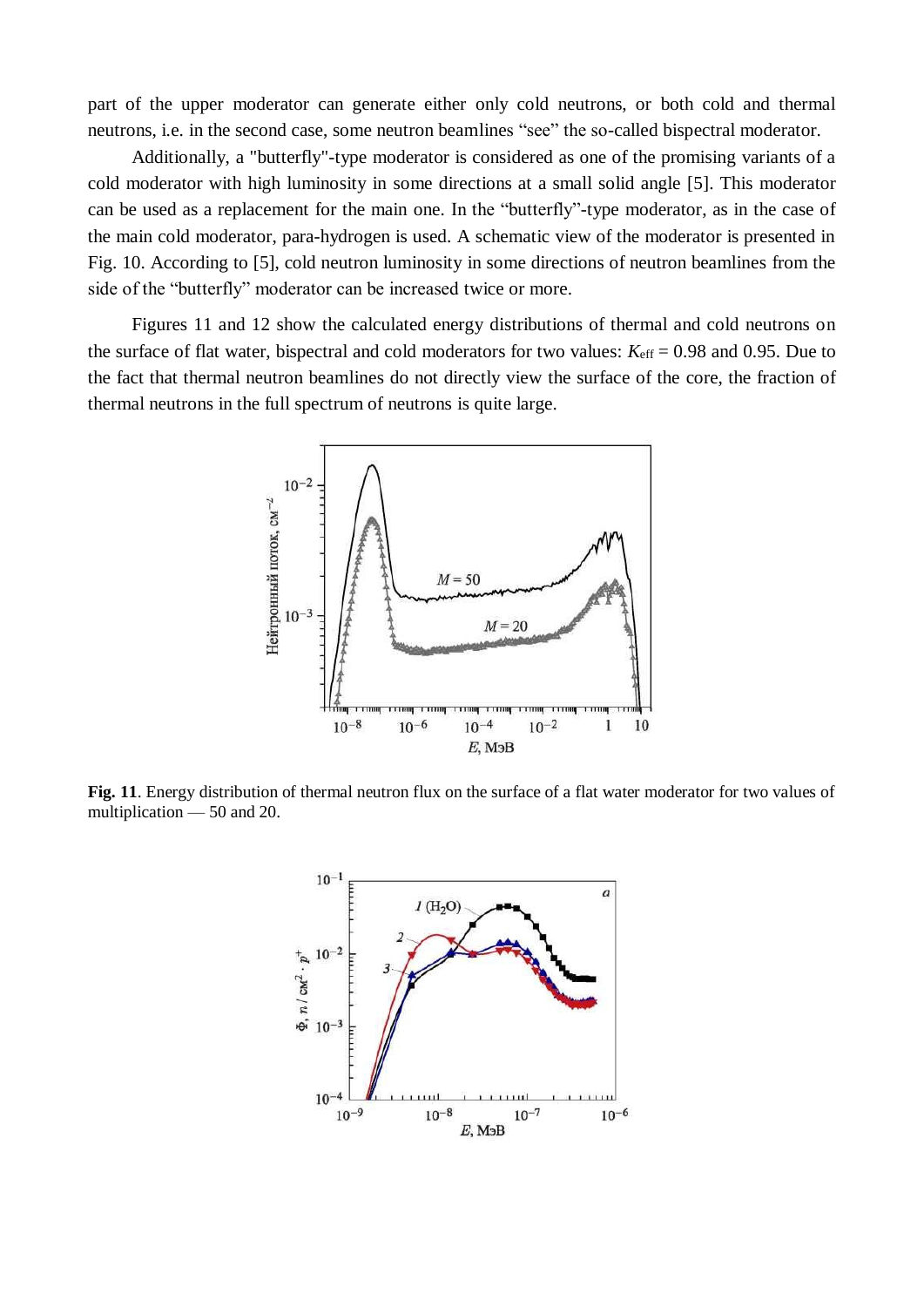

Fig. 12. Dependence of the neutron flux density on energy (a) and wavelength (b) on the surface of moderators: 1 – lower water moderator; 2 – upper bispectral moderator; 3 – only cold moderator.

#### **9. NEUTRON BEAMLINES**

The design of the neutron source allows highly efficient extraction of thermal and cold neutrons into a large number of horizontal neutron beamlines. The layout of horizontal neutron beams for all moderators located in two planes is shown in Fig. 13. As can be seen from this figure, each moderator is "viewable" from two opposite sides in angular cones of 60°. The angular viewable areas from the side of neutron beamlines for the upper and lower moderators do not overlap. Thus, maximally convenient conditions are created for placing equipment near the beamline exits. This fact contributes to a significant increase in the efficiency of utilizing neutrons from beamlines and neutrons of the source as a whole. The maximum possible number of neutron beamlines in the source under consideration is 48. The proton beam passes through the target at a sufficiently wide solid angle and does not create radiation background interference in the area of neutron beam extraction.

In addition to horizontal beamlines of thermal and cold neutrons, there will be several vertical irradiation beamlines. The spectral composition of cascade-spallation neutrons formed in the tungsten target partially contains high-energy (up to proton energy) neutrons directed along the axis of the proton beam in the direction of biological shielding. Therefore, vertical beamlines allow using near-fission-spectrum neutrons and high-energy component of conversion neutrons for irradiating samples, for example, spacecraft component parts or materials for thermonuclear facilities. Figure 14 shows the simulated spectra of neutrons emitted from the end surface of the tungsten target for some values of the proton energy. These data characterize the spectral composition of neutrons in vertical irradiation beamlines located along the axis of the proton beam and correspond most closely to the neutron spectrum in the vertical beamline passing through the beryllium moderator. For this beamline, the flux density of high-energy neutrons in the energy range of 20-100 MeV with a proton energy of 1.2 GeV is  $1.5 \cdot 10^{10}$  cm<sup>-2</sup> · s<sup>-1</sup>.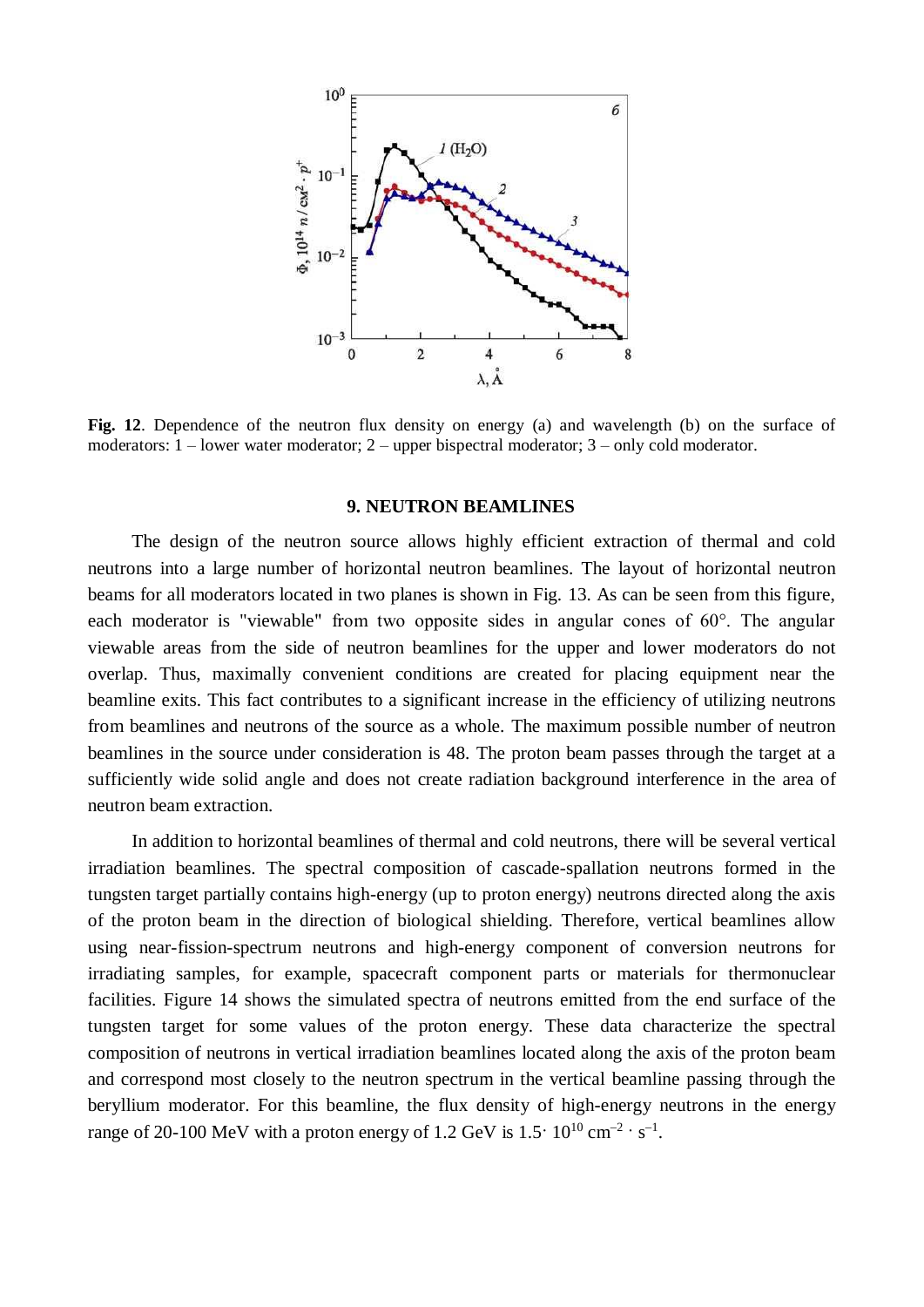

**Fig. 13**. Layout of the maximum number of horizontal neutron beamlines for two planes of moderators (vertical irradiation beamlines can be seen in the direction of the proton beam).



**Fig. 14**. Neutron flux density per one proton as a function of energy of neutrons coming from the end surface of the tungsten target at proton energies of 0.6, 1.2 and 2.5 GeV.

# **10. NUCLEAR SAFETY**

The neutron source possesses inherent safety features. The main design-basis accident, which consists in a decrease of the volume fraction of water as a result of boiling or loss of coolant, results in the "hardening" of neutron spectrum and a large negative reactivity effect. The calculated effect of total discharge of water (coolant) from the core is negative and does not exceed −5%.

During loading and exchange of fuel elements, a water cavity is formed in their place, which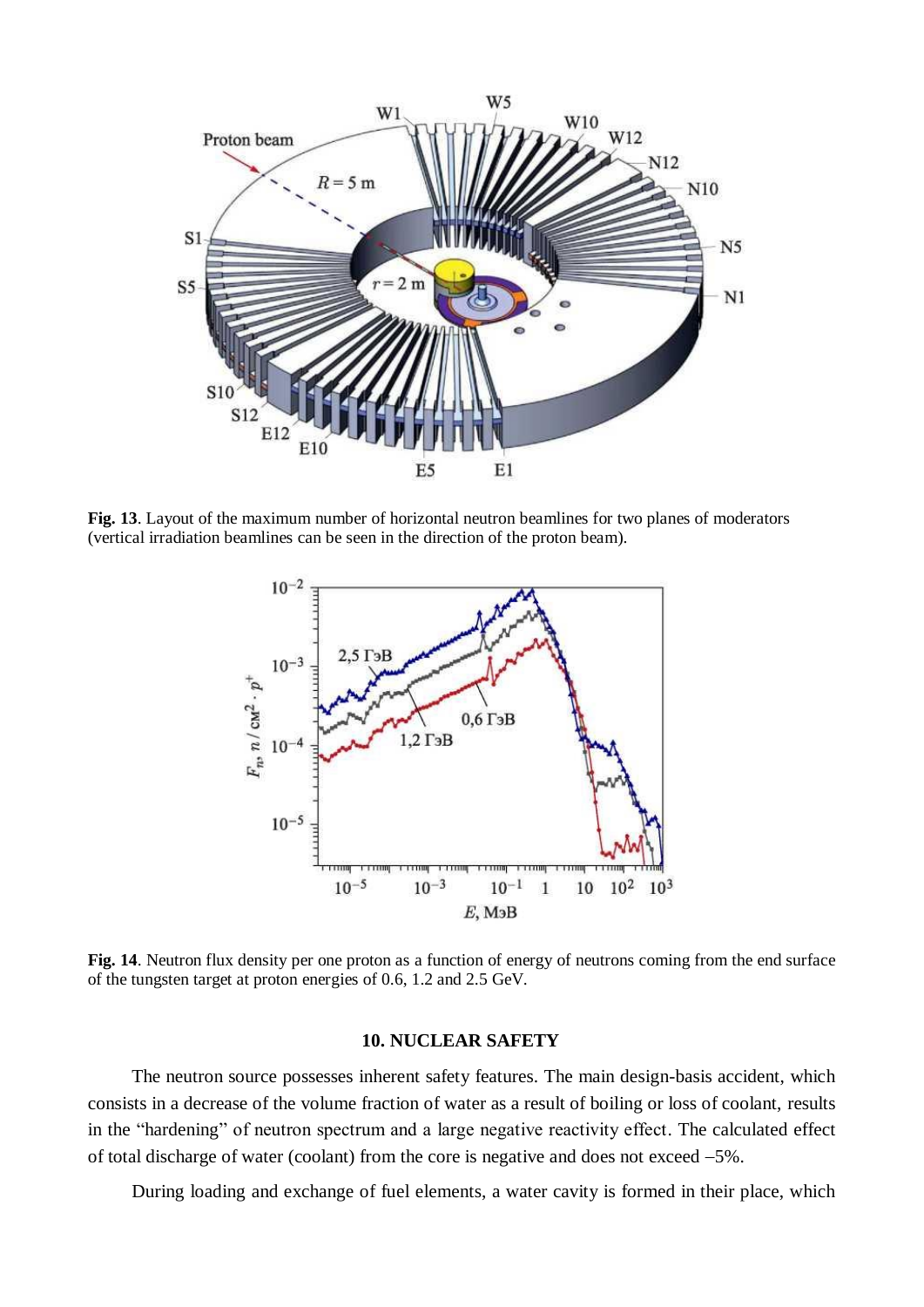becomes an additional source of thermal and intermediate neutrons. This leads to a positive reactivity effect. To prevent this kind of undesirable effect, fuel-element cladding is made of hafnium-based alloy (thermal neutron absorber) Hf-Nb  $(2 wt\%) - Zr (20 wt\%) - GNC20$ . Then, in the process of removing fuel rods and replacing them with water, the reactivity effect will be negative. For more reliable elimination of the specified positive reactivity component, the core design provides for several bearing partitions made of hafnium. The incorporation of such partitions, first, excludes various kinds of positive effects, and second, improves structural rigidity of the core and, which is very important, reduces the lifetime of prompt neutrons. The latter leads to a corresponding reduction in the power pulse duration.

As an important component of nuclear safety, the reactivity effects arising from various failures and malfunctions in the operation of accelerators should be considered separately. Accelerator failures may result, for example, in an accidental change in the proton energy, current or pulse duration of the proton beam (for example, in case of breakdowns in accelerator sections), etc. These studies are of interest in their own right, and the results will be presented in a separate paper.

### **11. BASIC CHARACTERISTICS OF THE SOURCE**

The basic characteristics of the pulsed neutron source are presented in Table 5. Here, it is necessary to make some comments on the following points. The duration and repetition rate of pulses are determined by the parameters of the accelerator. The values of static parameters of the source, i.e., parameters that can be averaged over time and can be realized at a constant accelerator current, such as the average neutron flux density, average power, etc., depend on the proton beam power on the target. Pulse characteristics (peak values of parameters in pulse) depend on the repetition rate and duration of proton pulses  $\sim (f \Theta_p)^{-1}$  and are limited by the allowable peak current of the accelerator. In modern accelerators, the maximum allowable peak proton current is  $\sim$  50 mA. Therefore, the parameters of the neutron source in Table 5 are given taking into account the accelerator peak current limit of 50 mA. With technical advances in accelerator design, the peak parameters of the source can be improved.

| Parameter                       | Value            |
|---------------------------------|------------------|
| Source power, MW                | 8                |
| Fuel                            | Pu0 <sub>2</sub> |
| Fuel mass, kg                   | 172              |
| Fuel volume, 1                  | 23               |
| Target material                 | W                |
| Coolant                         | H <sub>2</sub> O |
| Pulse repetition rate, $s^{-1}$ | 30(10)           |
| Average proton current, mA      | 0.083(0.03)      |
| Maximum pulse current, mA       | 50               |

# **Table 5. Basic characteristics of the neutron source.**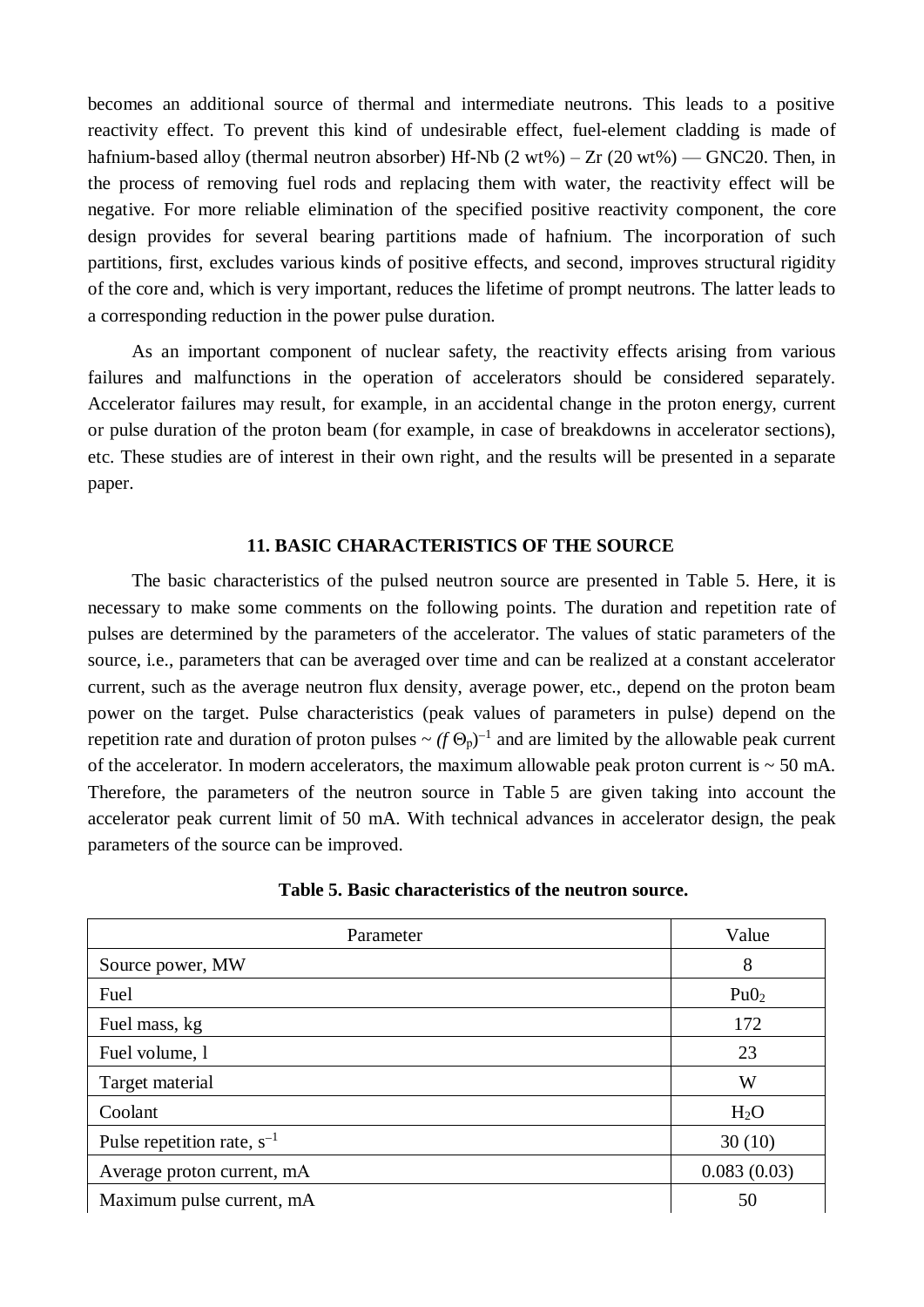| Proton beam power on target, MW                                                                 | 0.1(0.036)            |
|-------------------------------------------------------------------------------------------------|-----------------------|
| Proton energy, GeV                                                                              | 1.2                   |
| Proton pulse duration, $\mu s$                                                                  | 55 [40-200] (20)      |
| Prompt neutron lifetime, s                                                                      | $0.5 \cdot 10^{-6}$   |
| Multiplication factor $K_{\text{eff}}$                                                          | 0.98(0.95)            |
| Effective fraction of delayed neutrons $\beta_{\text{eff}}$ , abs. units                        | $2.165 \cdot 10^{-3}$ |
| Maximum fuel burnup, $\%$                                                                       | 10                    |
| Evaluation of burnup in the long term, $\%$                                                     | 20                    |
| Average thermal neutron flux density on flat water moderator surface,                           |                       |
| $10^{14}$ cm <sup>-2</sup> · s <sup>-1</sup>                                                    | 2.0(0.8)              |
| Average cold neutron flux density on CM surface, $10^{13}$ cm <sup>-2</sup> · s <sup>-1</sup> : |                       |
| at $\lambda > 2.5$ Å                                                                            | 4.2                   |
| at $\lambda > 4.0$ Å                                                                            | 1.75                  |
| Peak thermal neutron flux density, $10^{16}$ cm <sup>-2</sup> · s <sup>-1</sup>                 | 5.3(6.2)              |
| Full width at half maximum for thermal neutron pulse, $\mu s$                                   | < 125(85)             |
| <i>Note</i> . In parentheses data are given at a pulse repetition rate of $10 s^{-1}$ .         |                       |

The proposed variant of the neutron source is only a basic concept, which can also be improved in the process of development.

1. To reduce the pulse duration, the average lifetime of prompt fission neutrons can be reduced to  $\sim 0.2$ -0.3 μs, if as a coolant we use a mixture of H<sub>2</sub>O-D<sub>2</sub>O instead of light water.

2. The fuel element spacing in the core can be increased from 9.1 to 9.5 mm. In this case, the thermal regime of the core will be significantly improved.

3. If in the future we use nitride fuel PuN instead of  $PuO<sub>2</sub>$ , it will be possible to reduce the volume of the core and significantly improve the basic parameters of the source.

4. Using a rotating target based on natural uranium, it is possible:

− to increase the neutron yield by a factor of ~ 1.4, and correspondingly decrease multiplication down to  $\sim$  36;

− to diminish multiplication down to 20 with some decrease of neutron flux, which will reduce the background between pulses and make it possible to abandon a reactivity modulator at all.

# **12. COMPARISON OF BASIC PARAMETERS OF NEUTRON SOURCES DRIVEN BY PROTON ACCELERATORS**

A brief description of optimal variants of pulsed neutron sources driven by proton accelerators is given in [2]. The source considered in this paper is a generalized optimal solution. There is another approach resulting in a different concept of a promising neutron source instead of IBR-2M. We are referring to the NEPTUN superbooster, a subcritical assembly with the core based on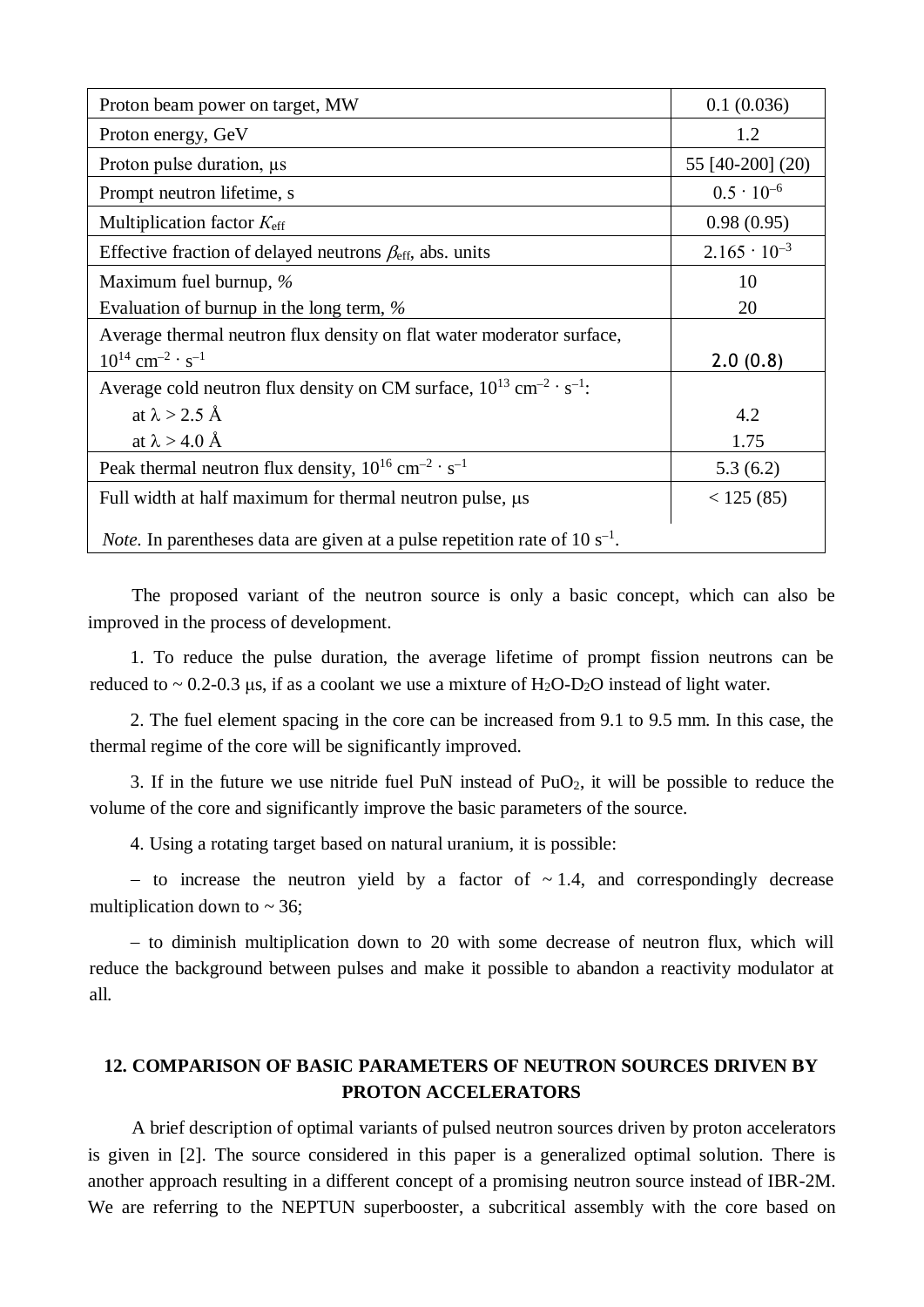neptunium nitride [6]. For the convenience of further comparison, the model of the source with the core based on plutonium dioxide will be provisionally named PLUTON. A distinctive feature of the NEPTUN superbooster is that the core itself serves as a target generating spallation neutrons. In this case, the proton beam is directed directly to the core body. The NEPTUN superbooster comprises a multiplying target with positive void reactivity feedback, while the PLUTON source is a booster with one core based on plutonium dioxide with an internal target. As follows from the above, the concepts of the sources under consideration are fundamentally different and apart from the proton accelerator have little in common. Naturally, the comparison of the parameters of these sources is of particular interest. The initial data (geometry, structure, composition, etc.) for the calculation of the NEPTUN source were taken from [6]. No other reliable data are available. Principal schematics of PLUTON and NEPTUN used in calculations are presented in Fig. 15. In the case of NEPTUN, the design of the core was drawn in detail, taking account of the heterogeneous structure of fuel loading, volume fractions of constructional materials, and the coolant. The configuration of the equipment surrounding the core (moderators, reflectors, etc.) was also specified in accordance with the description. The neutron-physical characteristics of the source were calculated using the Monte-Carlo method. To evaluate the heat removal, thermal-hydraulics calculations were performed. The power density values used in the calculations of heat removal in PLUTON and NEPTUN are shown in Fig. 16 and 17. The parameters of the accelerator's proton beam were set to be as follows: proton energy − 1.2 GeV, average current − 0.083 mA, power on target − 0.1 MW, pulse repetition rate − 30 s<sup>-1</sup>, multiplication factor of the core  $K_{\text{eff}} = 0.98$  (multiplication 50). Basic information on the comparison of the sources is presented in Table 6.



**Fig. 15**. Principal schematics of PLUTON and NEPTUN used in calculations to compare their parameters.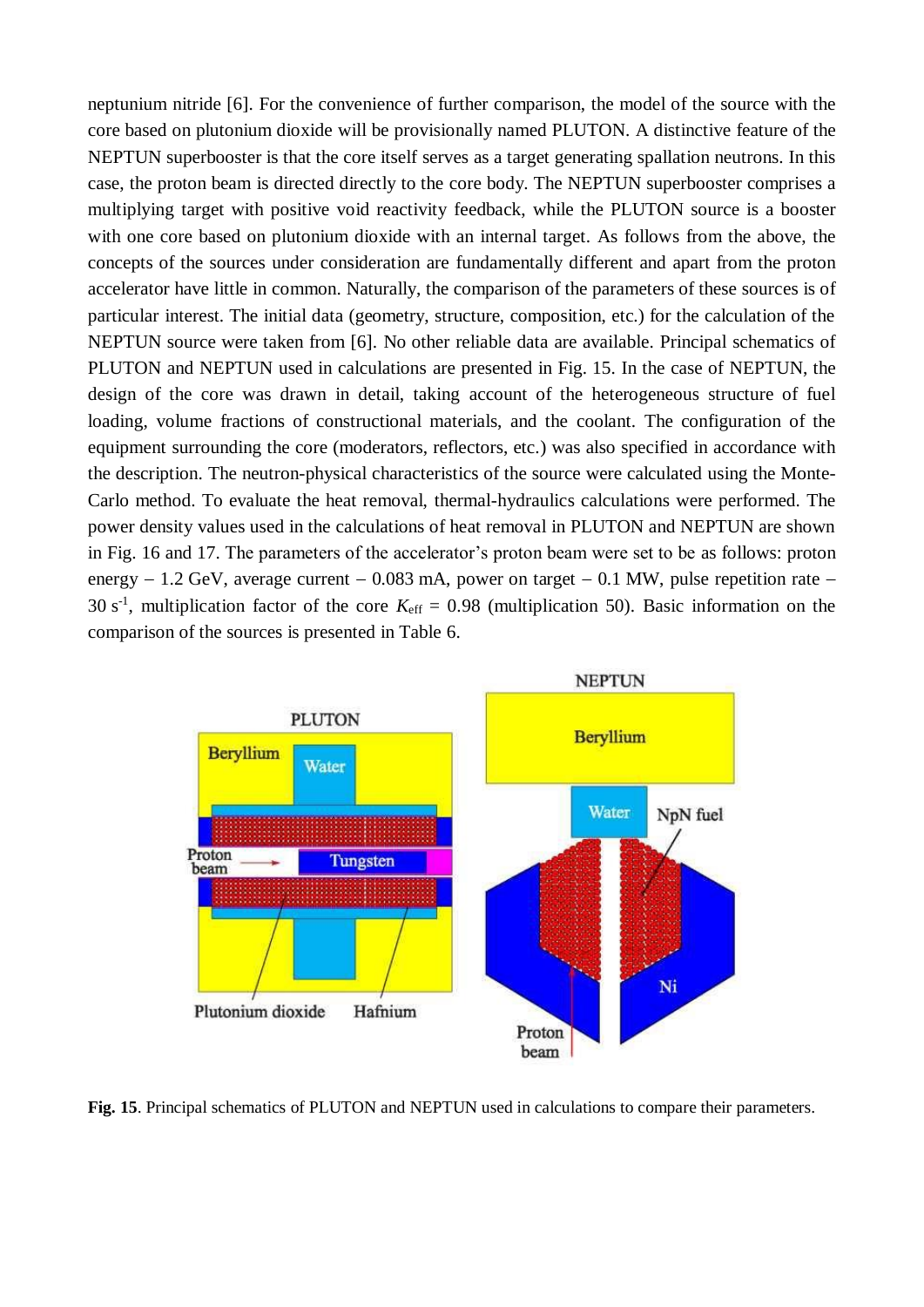

**Fig. 16**. Power density distribution in the target, core and moderators surrounding the core of PLUTON.



**Fig. 17**. Power density distribution in the core and moderators surrounding the core of NEPTUN superbooster.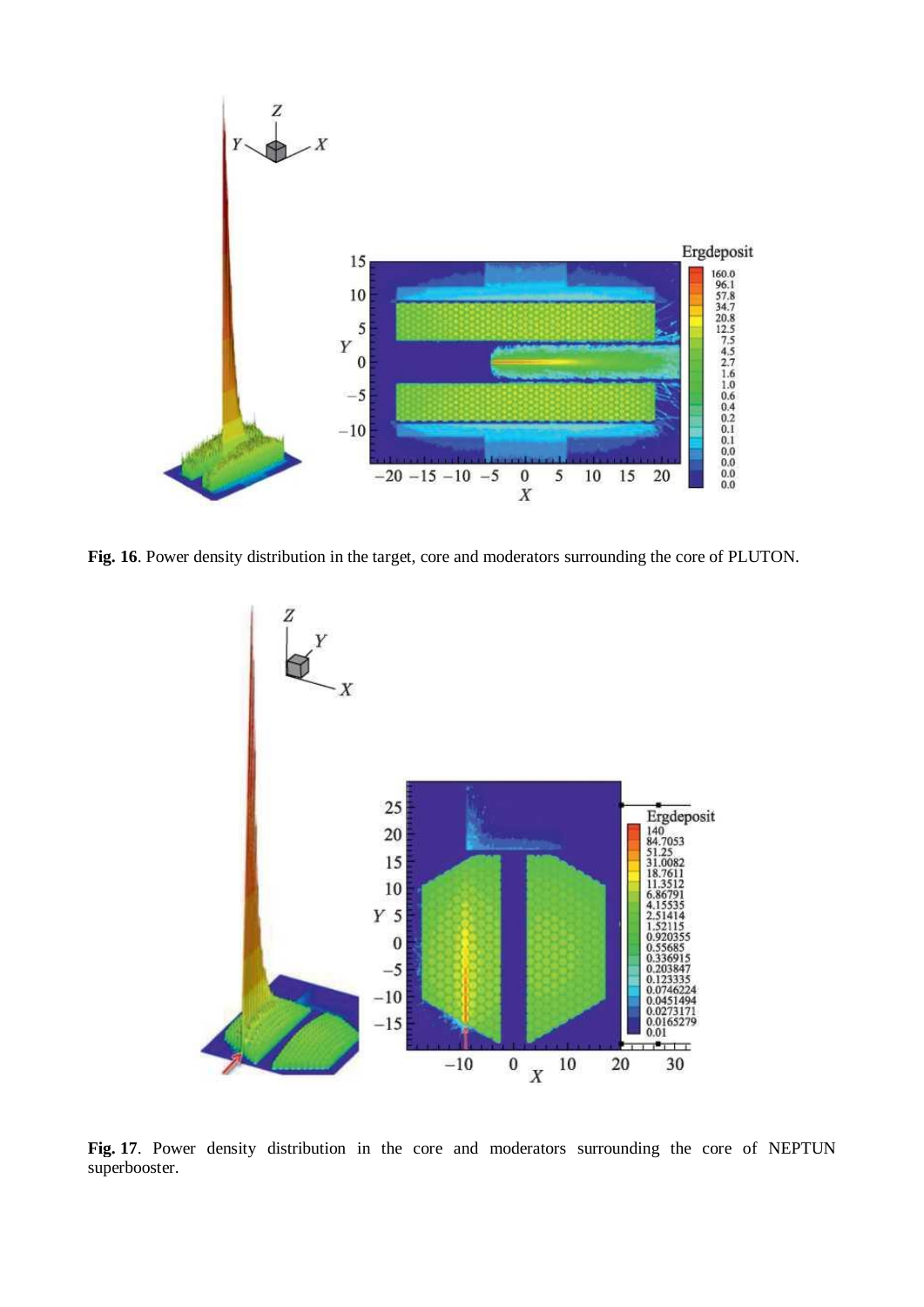| Parameter                                                         | Value            |               |
|-------------------------------------------------------------------|------------------|---------------|
|                                                                   | <b>PLUTON</b>    | <b>NEPTUN</b> |
| Thermal power, MW                                                 | 8.0              | 10.0          |
| Fuel                                                              | PuO <sub>2</sub> | <b>NpN</b>    |
| Fuel mass, kg                                                     | 172              | 300           |
| Core volume, 1                                                    | 23               | 32(40)        |
| Target material                                                   | W                | Core material |
| Target cooling                                                    |                  |               |
| Core cooling                                                      | H <sub>2</sub> O | Na            |
| Maximum heating of the coolant in central fuel rods, $\mathrm{C}$ |                  |               |
|                                                                   | 75               | 300           |
| Reactivity effect in the main design-basis accident (loss of      |                  |               |
| coolant), $\% K_{\text{eff}}$                                     | $-5.3$           | $+0.35$       |
| Background between pulses, %                                      | 3.5              | 3.2           |
| Average number of conversion neutrons per one proton              |                  |               |
|                                                                   | 24               | 28            |
| Average thermal neutron flux density on the surface of a flat     |                  |               |
| water moderator, $10^{13}$ cm <sup>-2</sup> · s <sup>-1</sup>     | 20.0             | 1.3(20.0)     |

**Table 6. Basic parameters of PLUTON and NEPTUN (values in parentheses are the parameters of NEPTUN presented by authors in [6]).**

As can be seen from Table 6, several NEPTUN superbooster parameters that are considered problematic are marked in red.

• First, the neutron flux density in NEPTUN is 10-15 times lower than that of PLUTON. This difference is due to the design features of the sources.

• Second, temperature conditions of heating the sodium coolant in some spots of the core at a power of 10 MW are at the upper allowable limits.

• Third, the main design-basis accident involving loss of coolant is accompanied by a positive reactivity insertion.

• Fourth, neptunium nitride fuel which is proposed to be used in NEPTUN is unavailable at present. With a different, less dense fuel containing neptunium, the thermal neutron flux will be at a level of  $\sim 10^{12}$  cm<sup>-2</sup> · s<sup>-1</sup>.

• Fifth, as can be seen from Fig. 17, local hot spots in the maximum power density area under proton beam irradiation may cause sodium coolant boiling with all ensuing consequences.

• To increase the thermal neutron flux density of the NEPTUN superbooster, for example, up to the level of  $1.25 \cdot 10^{14}$  cm<sup>-2</sup> · s<sup>-1</sup>, it is necessary to increase multiplication up to ~500 and, in fact, change to the reactor regime with increasing power of the facility up to 93 MW. Results of the calculation of the variation in the thermal neutron flux density and power of the sources under changes of multiplication are given in Table 7.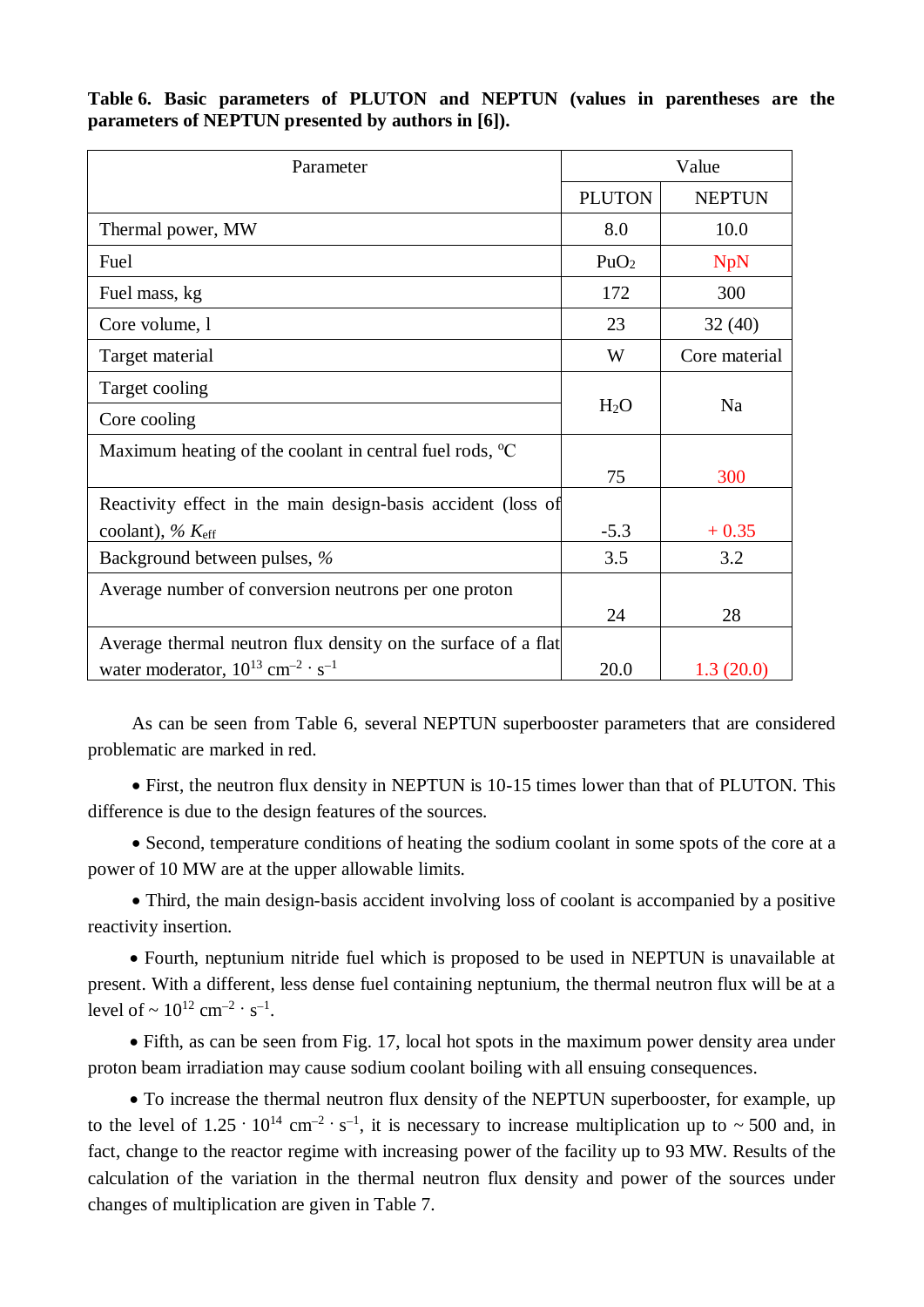**Table 7. Comparison of the results of the calculation of thermal power and thermal neutron flux density on the surface of a flat water moderator for PLUTON and NEPTUN for different multiplication values.**

|                                                       | Value           |       |               |                    |      |       |       |
|-------------------------------------------------------|-----------------|-------|---------------|--------------------|------|-------|-------|
| Parameter                                             | <b>PLUTON</b>   |       | <b>NEPTUN</b> |                    |      |       |       |
|                                                       | $Pu + W-target$ |       |               | $Np + core-target$ |      |       |       |
| Multiplication factor $K_{\text{eff}}$                | 0.95            | 0.98  | 0.99          | 0.98               | 0.99 | 0.995 | 0.998 |
| Multiplication $K_{\text{eff}}/\Delta K_{\text{eff}}$ | 20              | 50    | 100           | 50                 | 100  | 200   | 500   |
| Thermal power, MW                                     | 4.5             | 8.0   | 16.2          | 10.0               | 19.0 | 37.0  | 93.0  |
| Average thermal neutron flux density on               |                 |       |               |                    |      |       |       |
| the surface of a flat water moderator,                |                 |       |               |                    |      |       |       |
| $10^{13}$ cm <sup>-2</sup> · s <sup>-1</sup>          | 8.20            | 20.00 | 28.00         | 1.35               | 2.60 | 5.20  | .48   |

# **13. MATERIAL SWELLING**

The problem of material swelling equally applies to both NEPTUN and PLUTON sources. The problem lies in the radiation durability of targets exposed to high-energy protons. In this section the issue is considered only qualitatively, taking into account the experience of the Los Alamos National Laboratory and the ISIS source [7].

Irradiation with protons causes swelling and embrittlement of targets made of tungsten and, to a greater extent, of uranium. Embrittlement occurs within two years even at a relatively low proton current of  $30 \mu A$ . Nevertheless, in the world practice, preference is given to targets made of tungsten, whose average service life, as experience shows, is two years. To a larger extent, this applies to the PLUTON facility.

The problem of radiation damage in the NEPTUN facility is also of great interest, since the reactor vessel and material of the core exposed to proton irradiation experience high radiation loads. The problem of radiation damage is a separate task and will be considered at the stage of project development.

# **CONCLUSIONS**

The proposed concept of a pulsed neutron source with a thermal neutron flux density of  $2.0 \cdot 10^{14}$  cm<sup>-2</sup> · s<sup>-1</sup> at a power of 8 MW is feasible and falls into the category of high-flux sources both at present and in the long run. The source is a deeply subcritical system with a high level of nuclear safety. The proton beam power at a proton energy of 1.2 GeV on a tungsten target is 0.1 MW, which is more than an order of magnitude lower than the power of modern accelerators for neutron beam sources.

**Acknowledgement**. The authors are grateful to E.A.Zhavoronkova and D.Sumhuu for their help in the calculations and editing of the paper.